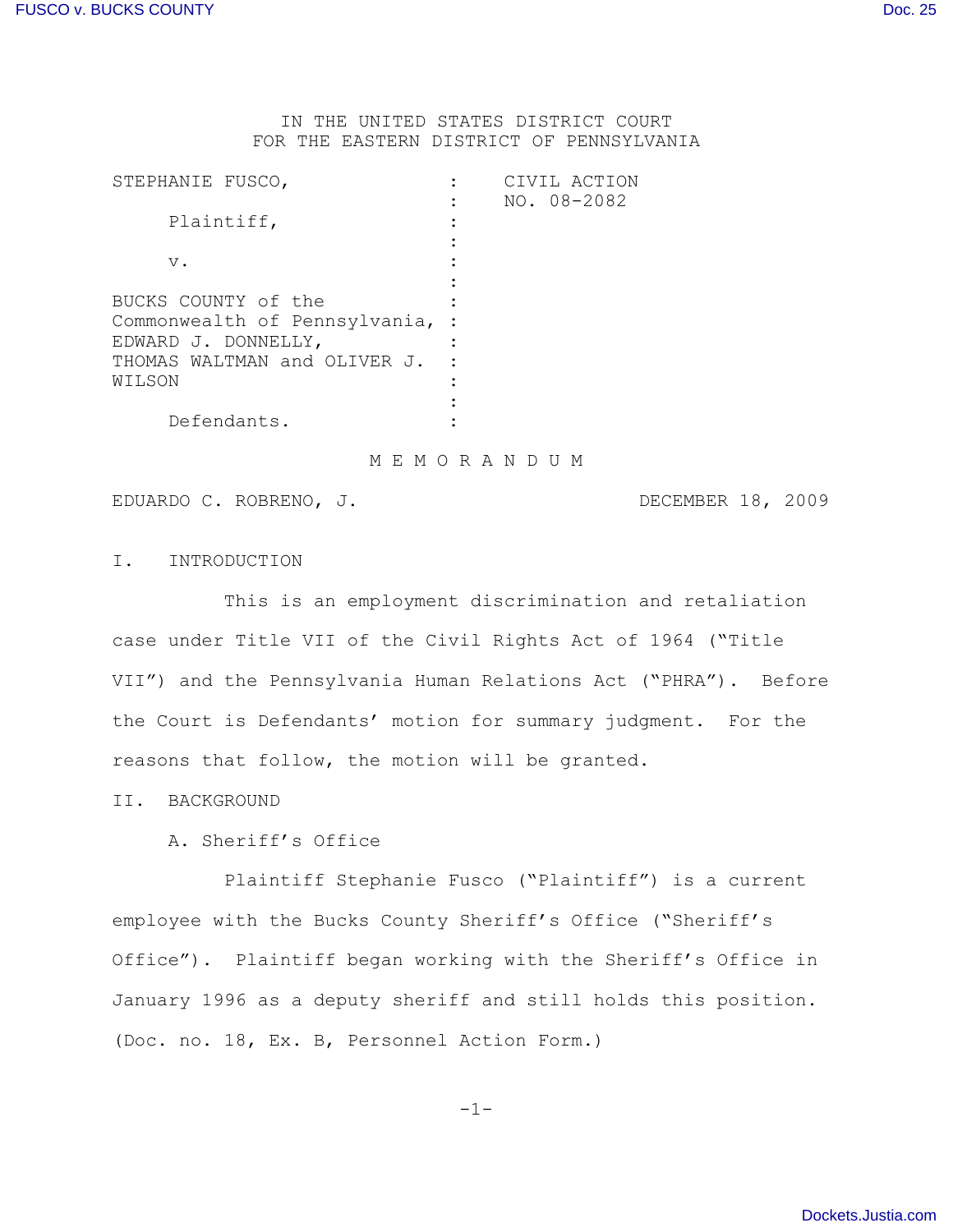Bucks County ("County Defendant") is a political subdivision of the Commonwealth of Pennsylvania. (Am. Compl. at ¶ 2.) Defendant Edward J. Donnelly is Bucks County's Sheriff. (Doc. no. 18, Ex. D, Donnelly Dep. at 9.) The Sheriff is an elected County official who is the County's chief law enforcement officer. (Id.) Sheriff Donnelly runs a Sheriff's Office of 51 sworn deputies, which includes one lieutenant, four sergeants, four corporals, and 42 deputy sheriffs. (Id. at 9, 12, 18, 21.) Defendant Thomas Waltman is the Lieutenant in the Sheriff's Office. (Doc. no. 18, Ex. E, Decl. of T. Waltman at  $\text{\textsterling}$  1.) Lieutenant Waltman is responsible for the immediate supervision of the sergeants. (Id.) Defendant Oliver Wilson is a Sergeant in the Sheriff's Office. (Id., Ex. D at 18.) Sergeant Wilson is responsible for the immediate supervision of the deputy sheriffs. (Doc. no. 18, Ex. G, Sergeant Deputy Sheriff Job Description.)

The Sheriff's Office is responsible for, among other things, serving civil process, providing courtroom security, and handling and transporting prisoners going through the court system. (Doc. no. 18, Ex. D at 19-20, 23; Ex. H, Deputy Sheriff Job Description.) Deputy Sheriffs serve civil process, investigate and arrest wanted subjects, transport prisoners, and provide security within the court system by escorting prisoners, placing defendants into custody, and operating the holding cell (Ex. D at 23.) The major assignments for deputy sheriffs are

 $-2-$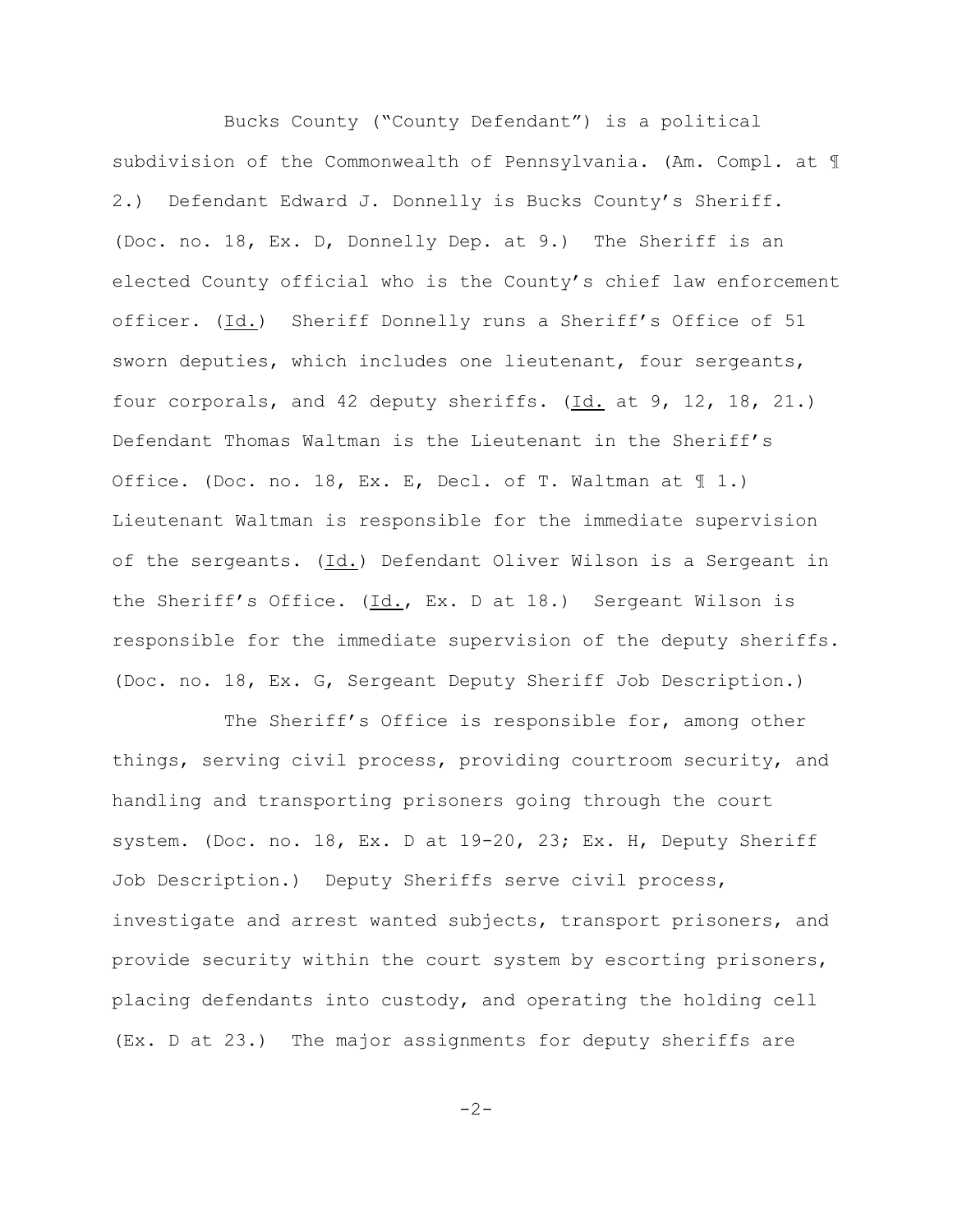courts, holding cell, zone, warrant squad, and trip car. (Ex. E at ¶ 2.) There is no difference in salary between the different assignments but some assignments carry more opportunities for overtime work and allow access to a deputy sheriff's vehicle. (Id. at ¶ 3.) Sergeants are responsible for assigning the deputies to one of these areas, and the length of the assignments varies. (Id. at 1 4; Ex. D at 37, 40.)

Deputy sheriffs assigned to the courts are primarily responsible for providing courtroom security including taking inmates back and forth to the court from prison. (Ex. A., Pl.'s Dep. at 57-58.) A zone assignment involves deputy sheriffs delivering civil papers within a zone, handling levies and evictions and possibly transporting prisoners, if necessary. (Ex. D at 36, 38, 60-61.) There are two warrant squads who actively search for and arrest individuals with outstanding warrants. (Id. at 39.) A trip car assignment involves traveling to different counties and state penitentiaries to pick up prisoners who have hearings in the County. (Pl.'s Dep. at 58-59.)

The majority of the deputies are assigned to the holding cell and courtrooms. (Ex. D at 36.) Currently, there are six deputies assigned to serving civil process; five to the warrant unit; one to firearms and permits; five to transport unit; twelve to the courts; and fourteen to the holding cell. (Doc. no. 18, Ex. I, Bucks County Sheriff's Office Organizational

 $-3-$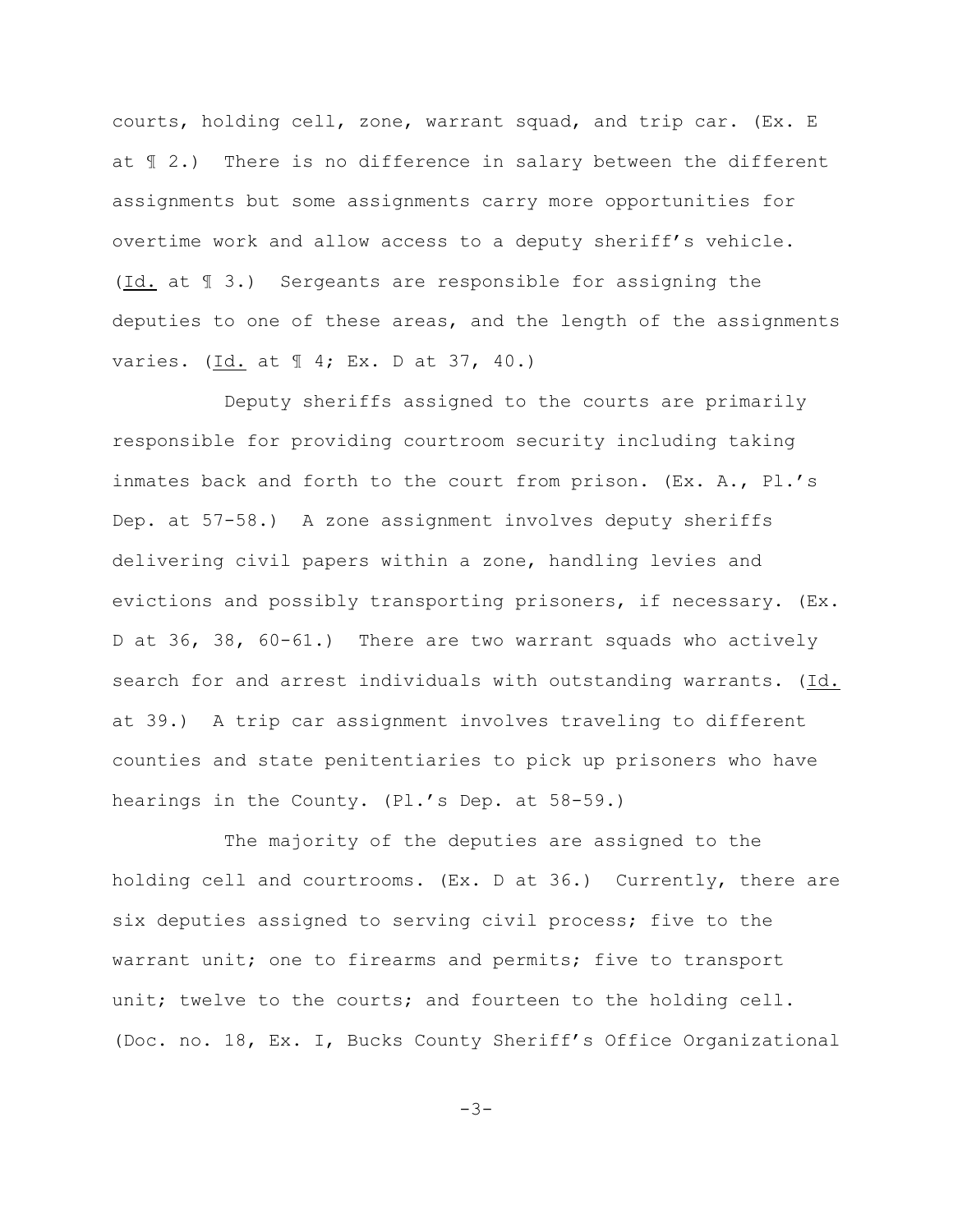Chart.) Sergeants and lieutenants will shift employees around to cover the Sheriff Office's needs on an informal, routine basis. (Ex. D at 34-35.) There are currently six female deputies. (Pl's Dep. at 199; Doc. no. 18 at 6 n.4.)

The employees of the Sheriff's Office are covered by the County's policies and procedures. Deputy sheriffs are represented by the American Federal of State, County, and Municipal Employees, District Council 88, AFL-CIO (the "Union"). (Doc. no. 18, Ex. J, Decl. of M. Dolan at ¶ 2; Ex. K, Collective Bargaining Agreement between the Union and County.) The collective bargaining agreement has a specific provision prohibiting the County or Union from discriminating against any employee on the basis of sex. (Ex. K at 11.) The Sheriff's Office is also subject to the County's Non-Discrimination and Harassment Policy. (Ex. J at  $\mathcal I$  6.; Ex. L, Non Discrimination Policy.) This policy prohibits discrimination based on gender and prohibits anyone from retaliating against an individual who brings a complaint of discrimination. (Id., Ex. L) This nondiscrimination policy is distributed to all employees, and the County of Bucks Human Resources Department regularly conducts training concerning the non-discrimination policy for all employees. (Ex. J at  $\text{\ensuremath{\mathbb{I}}}\xspace$  8.)

B. Plaintiff's Employment with the Sheriff's Office

 $-4-$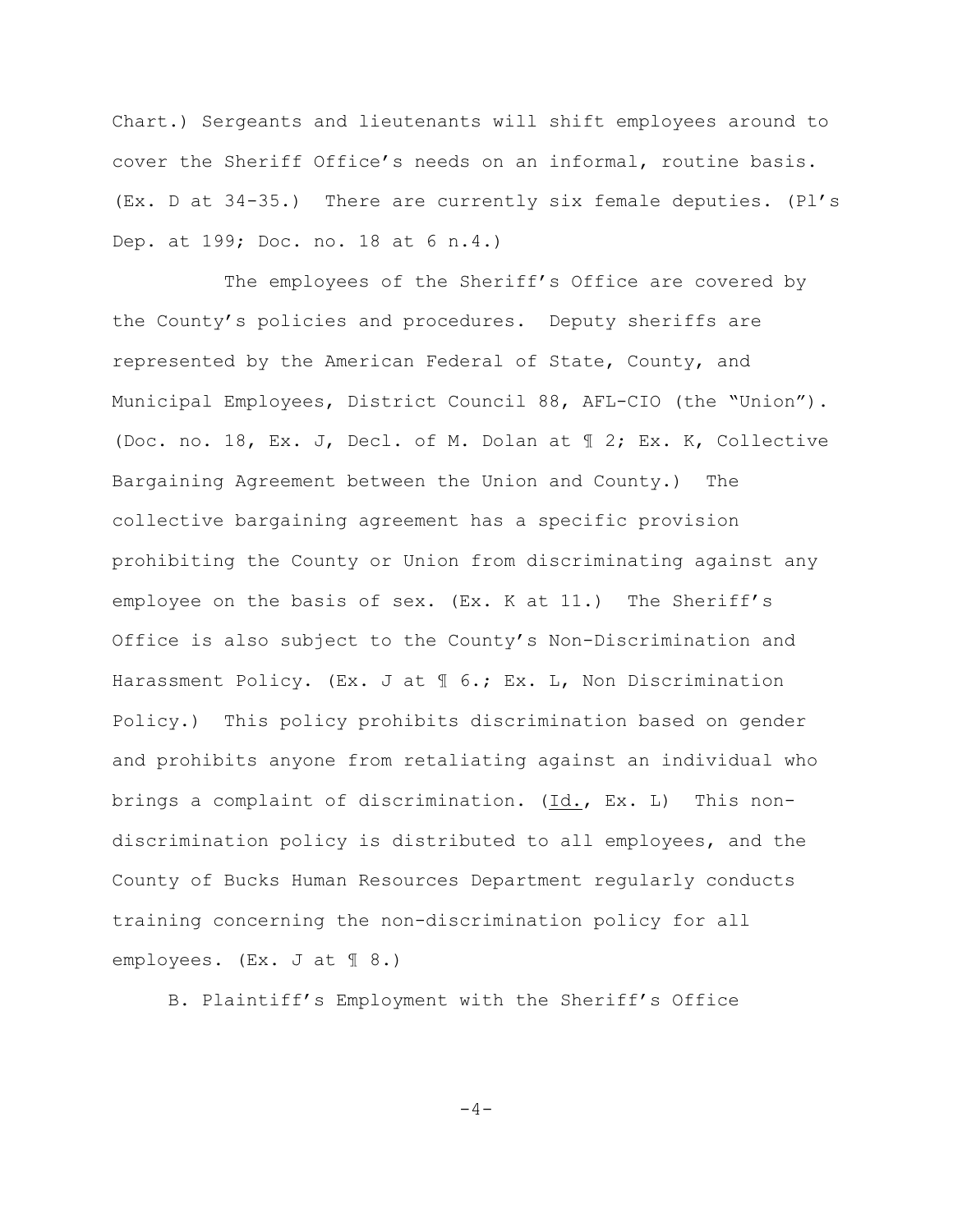Plaintiff began working as a deputy sheriff on January 8, 1996. (Ex. B, Personnel Action Form; Ex. Q, Appointment Proclamation, dated 1/8/96.) Throughout her tenure as a deputy sheriff, Plaintiff has worked in the holding cell, courts, trip car assignment, and zone assignment. (Pl.'s Dep. at 53, 57, 58, 61.)

In 2005, Plaintiff was not selected for two warrant squads. (Id. at 40, 65-66).<sup>1</sup> Plaintiff claims she complained to Defendant Waltman who responded that her husband made a lot of money, she would likely get pregnant soon and she would probably leave her job as a result. (Pl.'s Dep. at 66.) Plaintiff also avers that Defendant Donnelly told Plaintiff that she was not selected for the second warrant squad because the work could be dangerous and Donnelly wondered if her husband would approve of her being on the warrant squad. (Id. at 191-192.) Plaintiff claims that two male deputy sheriffs were appointed to the second warrant squad, both of whom have less seniority and law enforcement experience than Plaintiff. (Id. at 80-81.) Instead of being selected for the warrant squads, Plaintiff was assigned

 $1$  Defendants do not address the disputed events regarding the warrant squads created in 2005 and Plaintiff's zone assignment. Rather, Defendants argue these events are barred by Title VII's statute of limitations. (Doc. no. 18 at 16-18.) The Court agrees these events are barred by the statute of limitations, discussed infra, but includes an overview of Plaintiff's allegations regarding these events to establish the context for her later claims.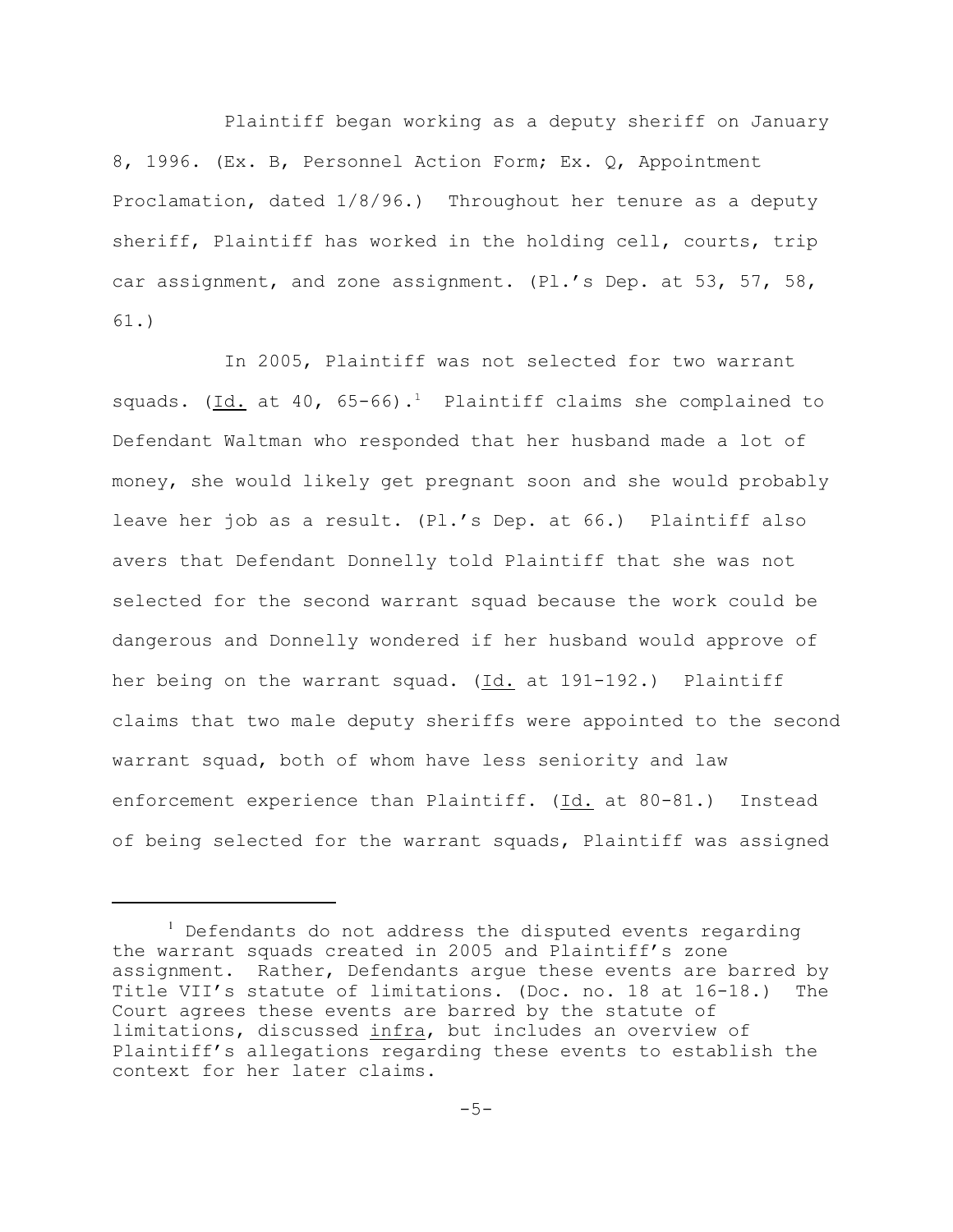to the Zone 5 (a particular geographical region) assignment. (Id. at 106.) Plaintiff worked in this assignment for seven to eight months until approximately October or November 2005 when she asked to be removed from her zone assignment. (Id. at 105, 110.)

On July 5, 2006, Plaintiff spoke with Rachael Cherry, Human Resources Generalist with Bucks County, complained that Defendants Wilson and Waltman were picking on her and yelled at her to put her hair up. (Doc. no. 18, Ex. N, Decl. of R. Cherry at ¶ 3.) Plaintiff and Defendants disagree about whether, at this meeting, Plaintiff complained about gender discrimination or that she was being treated differently because of her sex. (Doc. no. 18 at 7; Doc. no. 19 at 8). However, Plaintiff did not put her complaint in writing (Ex. N at 17; Pl.'s Dep. at 295) and the complaint was not investigated. (Pl's Dep. at 175.)

Plaintiff took a seven month medical leave of absence from November 2006 through June 2007. (Pl.'s Dep. at 19; Ex. S, Letter from R. Cherry to Stephanie Fusco, dated 6/5/07.) Plaintiff claims this medical leave was caused by anxiety and stress related to the way she was being treated at work by her supervisors. (Pl.'s Dep. at 182-184, 315-318; Am. Compl. at ¶ 19.) On February 28, 2007, while on medical leave, Plaintiff filed a complaint of gender discrimination against the County

 $-6-$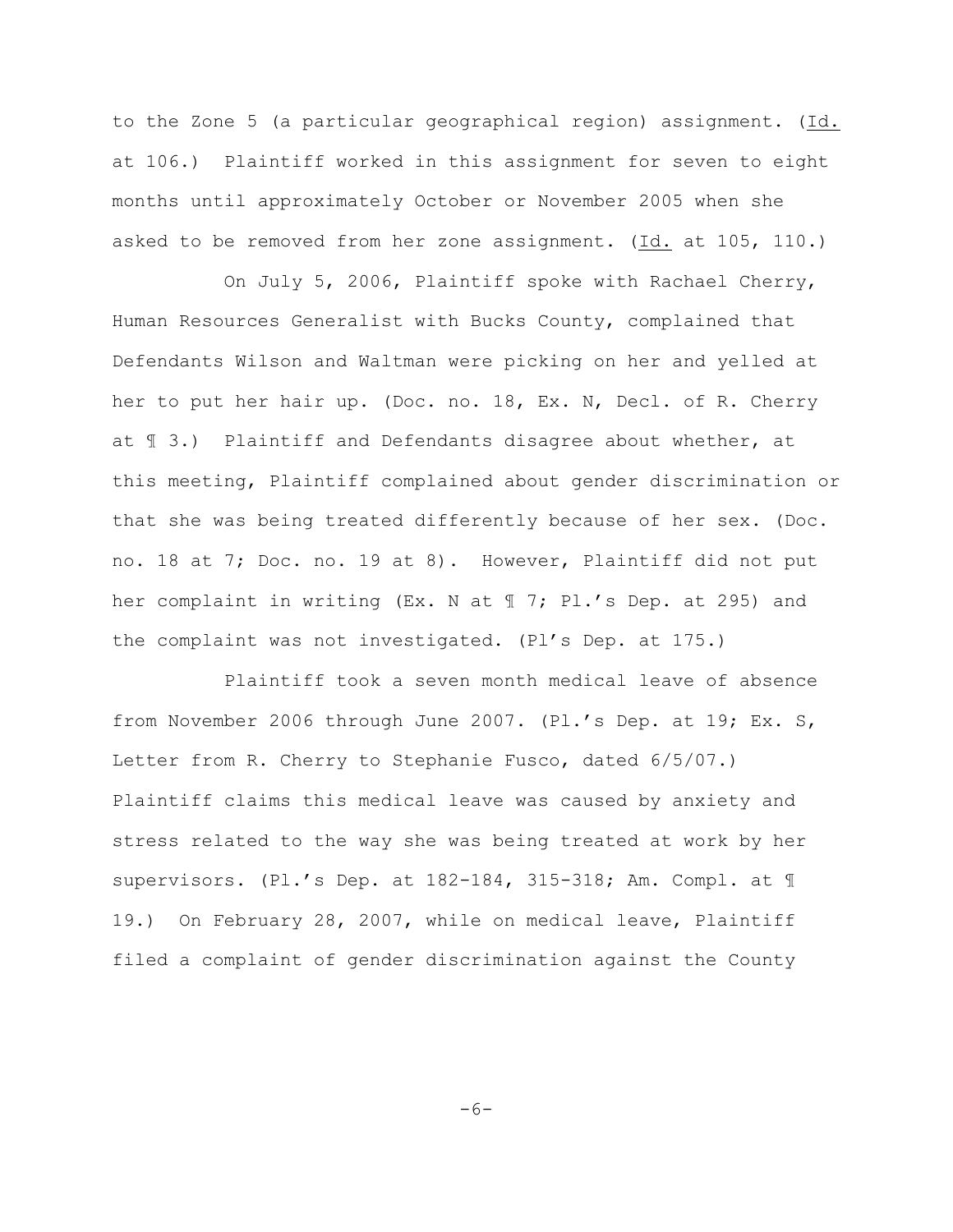with the Equal Employment Opportunity Commission ("EEOC").<sup>2</sup> (Doc. No. 19, Ex. G, Letter from Counsel to EEOC.)

When Plaintiff returned to work, she was pregnant. (Pl.'s Dep. at 15.) Due to her pregnancy medical restrictions, she could not pull, push or lift over 20 pounds and she was assigned to work in the office. (Ex. E at  $\mathbb I$  9; Ex. T, Medical Note from Aaron S. Hasiuk, M.D., dated 6/25/07.) In the office assignment, Plaintiff was responsible for data entry of warrants, answering the phone and filing out paperwork. (Pl.'s Dep. at 20, 44.) Plaintiff worked in the office from June 2007 until she went on for maternity leave in December 2007. (Id. at 19.)

Plaintiff alleges that during the period from June 2007 until December 2007 she was subjected to various acts of retaliation from her supervisors. She avers that Sheriff Donnelly refused to speak with her (id. at 195); the Department refused to permit her to order maternity uniforms (id. at 261- 262); the Department refused to let her leave work fifteen minutes early on Fridays (id. at 286); she was required to surrender her firearm even though she claims no other deputies assigned to desk duty had ever before been required to surrender their weapon  $(id. at 45)$ ; she was reprimanded for taking a break

 $2$  Plaintiff claims to have filed additional retaliation charges with the EEOC on March 17, 2008, and August 28, 2008, but has provided no other evidence of these complaints or charges. (Doc. no. 19 at 12.)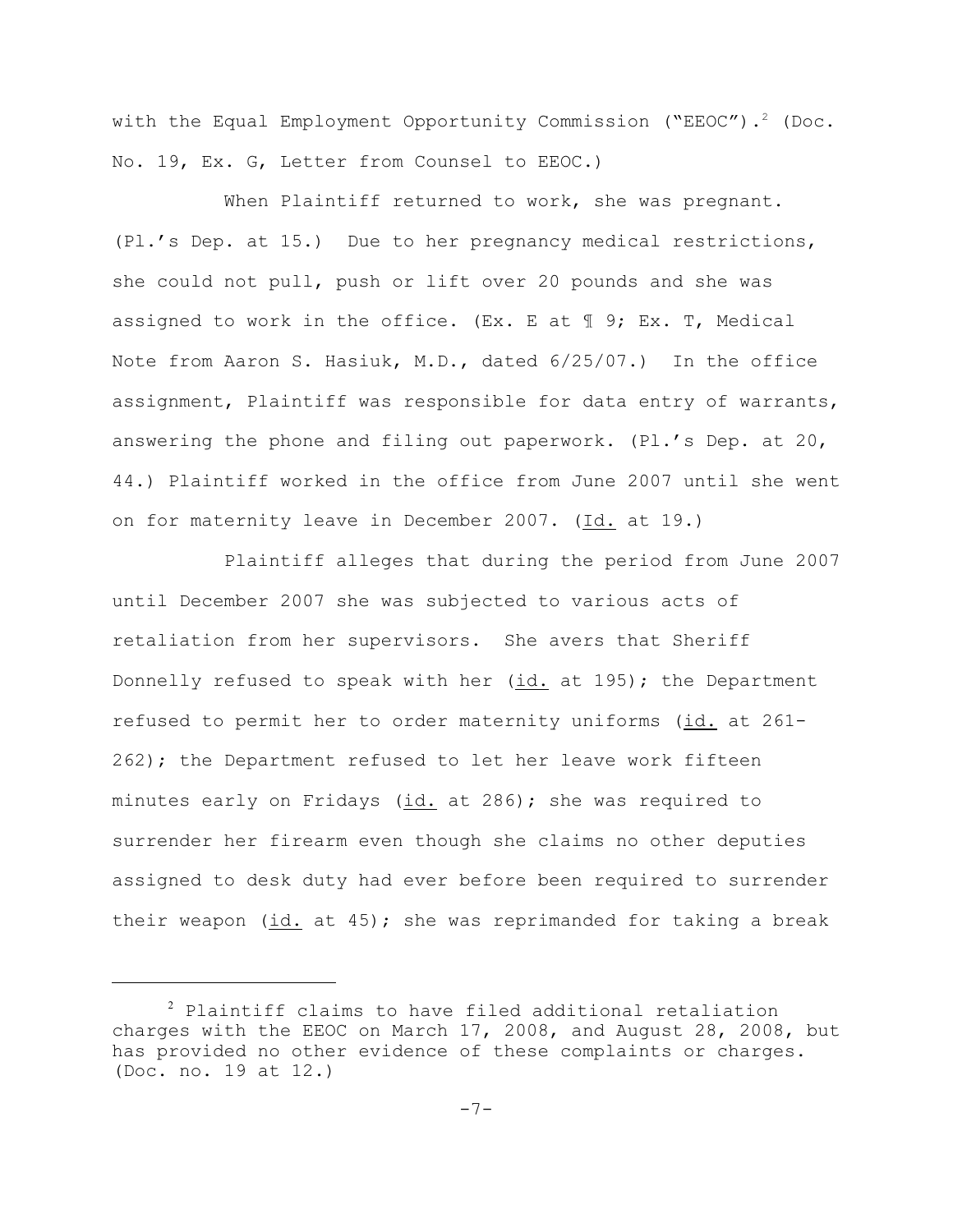in the garage area and a male deputy was allowed to take a break in the garage area (id. at 25-26); Defendant Waltman frequently called Plaintiff "missy" and reprimanded her in a belittling manner (id. at 256-57); Plaintiff was restricted from the Deputy Sheriff's break room (id. at 27); Plaintiff was reprimanded for drinking coffee in a hallway and was told by another deputy that Defendant Wilson said the Department was out to get her. (Doc. no. 19, Ex. D, Pl.'s Dep. at ¶ 6.) Finally, Plaintiff claims she was not selected for two open Sergeant positions in December 2007. (Am. Compl. at ¶ 22.) Plaintiff claims two males with less seniority, and one who had less law enforcement experience, were selected for promotion. (Id.)

Defendants present a different version of the events occurring during the period from June 2007 until December 2007 and reject Plaintiff's assertions that she was subject to any gender discrimination. Defendants claim there is no general light duty policy but that deputies who are pregnant or injured on the job are given the opportunity to work a light duty assignment. (Doc. no 18, Ex. E at 54.) They claim that pregnant deputies who are assigned light duty are restricted from entering or working in the holding cell area and taking a break in the garage area, while pregnant employees from other agencies may work in the holding cell area because they are not under the supervision of the Sheriff's Office. (Ex. E at ¶ 6.) Defendants

-8-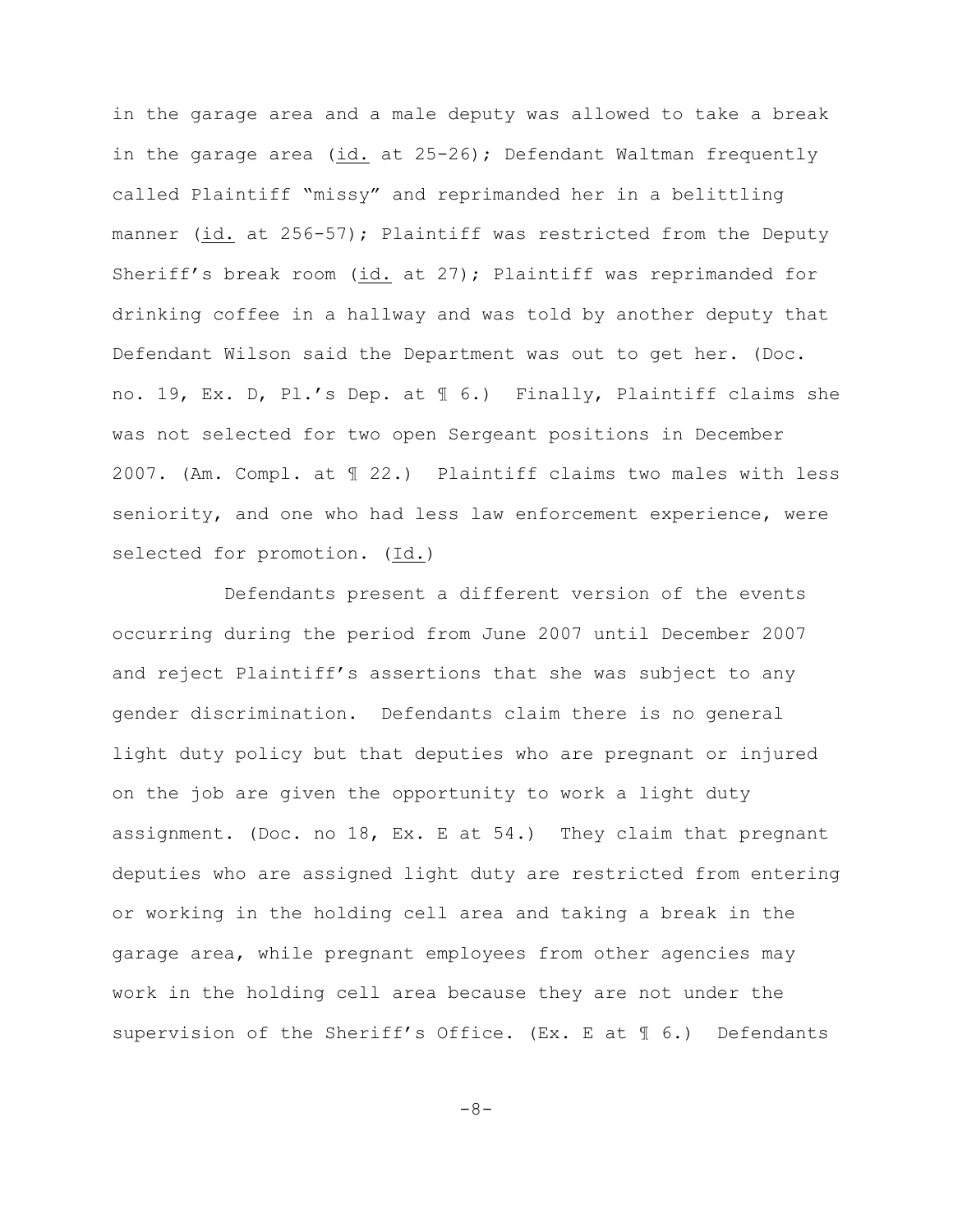further claim that Sergeant French, the firearms instructor for the County, recommended that Plaintiff and another male deputy return their firearms based on the fact they were both on light duty and had not qualified for firearms for 9 and 14 months, respectively. (Doc. no. 18, Ex. U, Decl. of T. French at ¶ 3-4; Ex. V, Email from Sergeant French to Lieutenant Waltman, dated 7/2/07.) When Plaintiff returned from maternity leave, she requalified and currently carries a firearm in the performance of her duties. (Ex. U at ¶ 10; Pl.'s Dep. at 309.)

Defendants claim that the selection process of the two open sergeant promotions in 2007 were based on of a 20 minute oral exam examination conducted by an outside, three-member board. (Doc. No 18, Ex. D at 47-49; Ex. Z, Oral Board Sergeant's Exam.) The examination board members did not have any background information on the candidates other than candidates' names and positions. (Id. at 48-49; Ex. Z at 1.) The board members gave each candidate a numerical score for each question, based on a 20-point scale. (Ex. D at 52.) Plaintiff placed fourth on the examination. (Ex. A at 232; Ex. AA, Oral Examination score summary sheet.) The two candidates with the highest scores were promoted to the open sergeant positions. (Ex. D at 54; Ex. AA.)

C. Federal Court Proceedings

Plaintiff filed the instant Complaint on May 5, 2008. (Doc. no. 1.) On August 14, 2008, Plaintiff filed an Amended

 $-9-$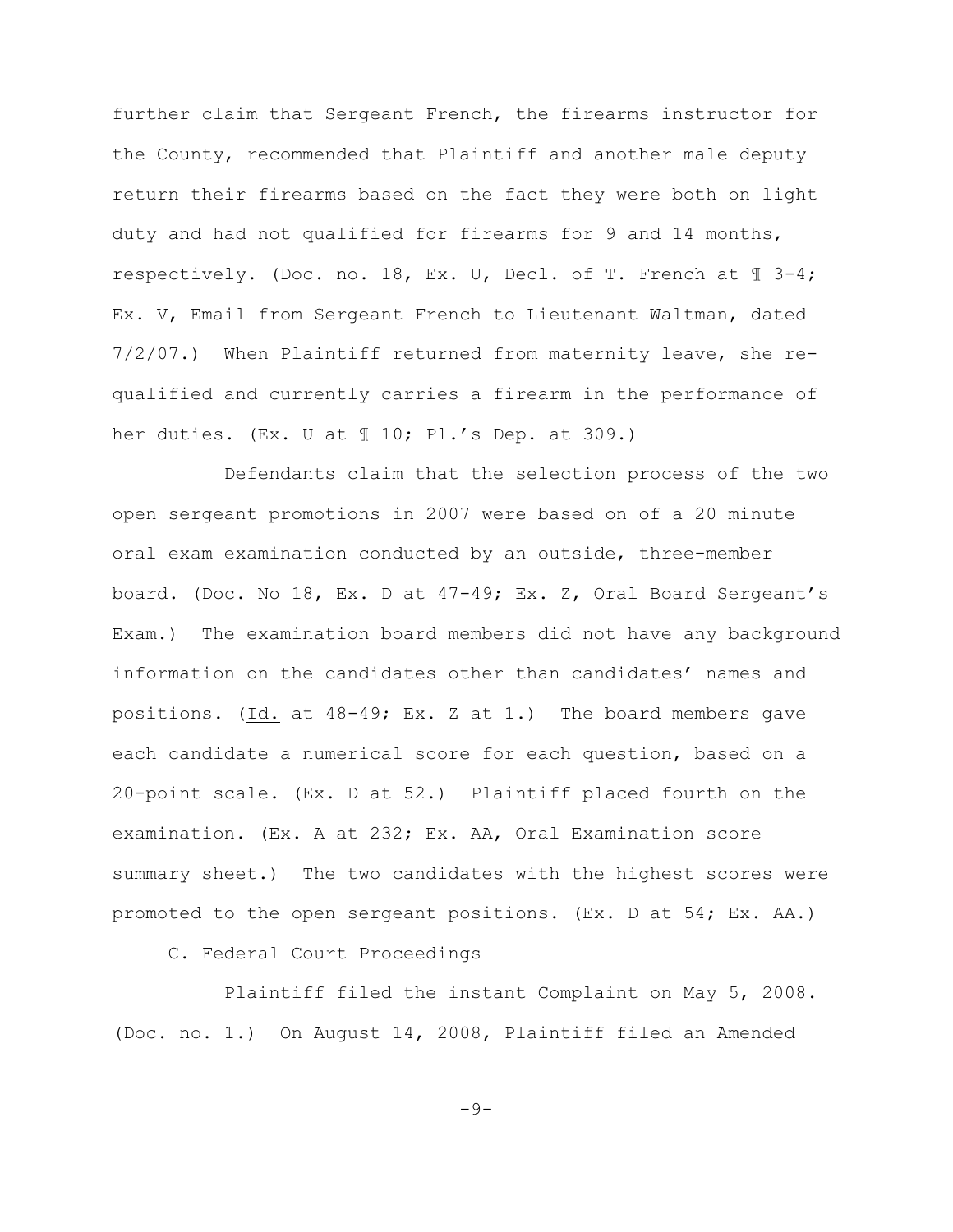Complaint. (Doc. no. 10.) Plaintiff's first claim for relief is asserted against the County only and alleges discrimination in violation of Title VII and the PHRA. Count I alleges that Plaintiff "has been, and continues to be, subjected to disparaging and stereotypical statements based on gender by [the Defendant County]." (Id. at ¶ 26.) In the second claim for relief, Plaintiff alleges retaliation in violation of Title VII against the Defendant County. Count II alleges that "Plaintiff filed a complaint of gender discrimination with the EEOC and has been thereafter repeatedly subjected to retaliation by Defendant County for having filed said gender discrimination complaint." (Id. at ¶ 29.) Plaintiff's third claim for relief is asserted against the County and the individual Defendants and alleges retaliation in violation of the PHRA. She alleges "Plaintiff dual-filed complaints. . . with the EEOC and PHRC and has been thereafter repeatedly subjected to retaliation by the County for having filed said gender discrimination complaints. Co-Defendants Donnelly, Waltman and Wilson aided and abetted Defendant County's retaliation by subjecting Plaintiff to unlawful retaliation individually, or by failing to prevent said retaliation, while acting in the scope of their employment. . . ." (Id. at ¶¶ 33-34.)

Defendants filed a motion for summary judgment. (Doc. no. 18.) Defendants, in the instant motion, aver that some of the

 $-10-$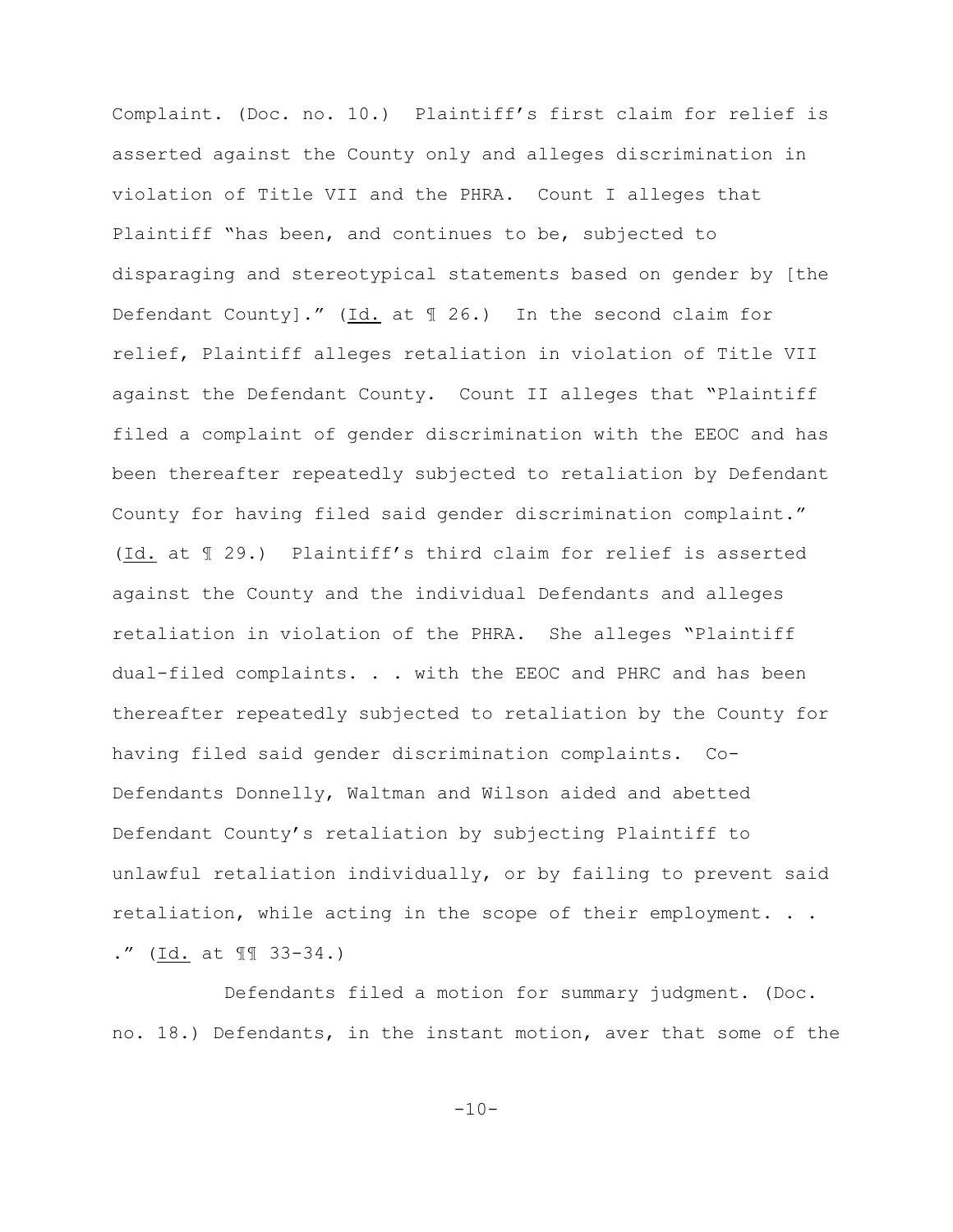acts which form the basis for Plaintiff's Title VII claim are barred by Title VII's statute of limitations. In addition, Defendants argue that the Court should grant summary judgment on Plaintiff's remaining timely Title VII and PHRA claims alleging gender discrimination and retaliation because Plaintiff has failed to produce sufficient evidence from which a reasonable jury could find for Plaintiff on her claims of a hostile work environment. Plaintiff filed a timely response in opposition to Defendants' Motion. (Doc. no. 19.) Defendants subsequently filed a reply brief. (Doc. no. 23.) The matter is now ripe for disposition.

## II. LEGAL STANDARD

Summary judgment is proper when "the pleadings, the discovery and disclosure materials on file, and any affidavits, show that there is no genuine issue as to any material fact and that the movant is entitled to judgment as a matter of law." Fed. R. Civ. P. 56(c). A fact is "material" if its existence or non-existence would affect the outcome of the suit under governing law. Anderson v. Liberty Lobby, Inc., 477 U.S. 242, 248 (1986). An issue of fact is "genuine" when there is sufficient evidence from which a reasonable jury could find in favor of the non-moving party regarding the existence of that fact. Id. at 248-49. "In considering the evidence, the court should draw all

-11-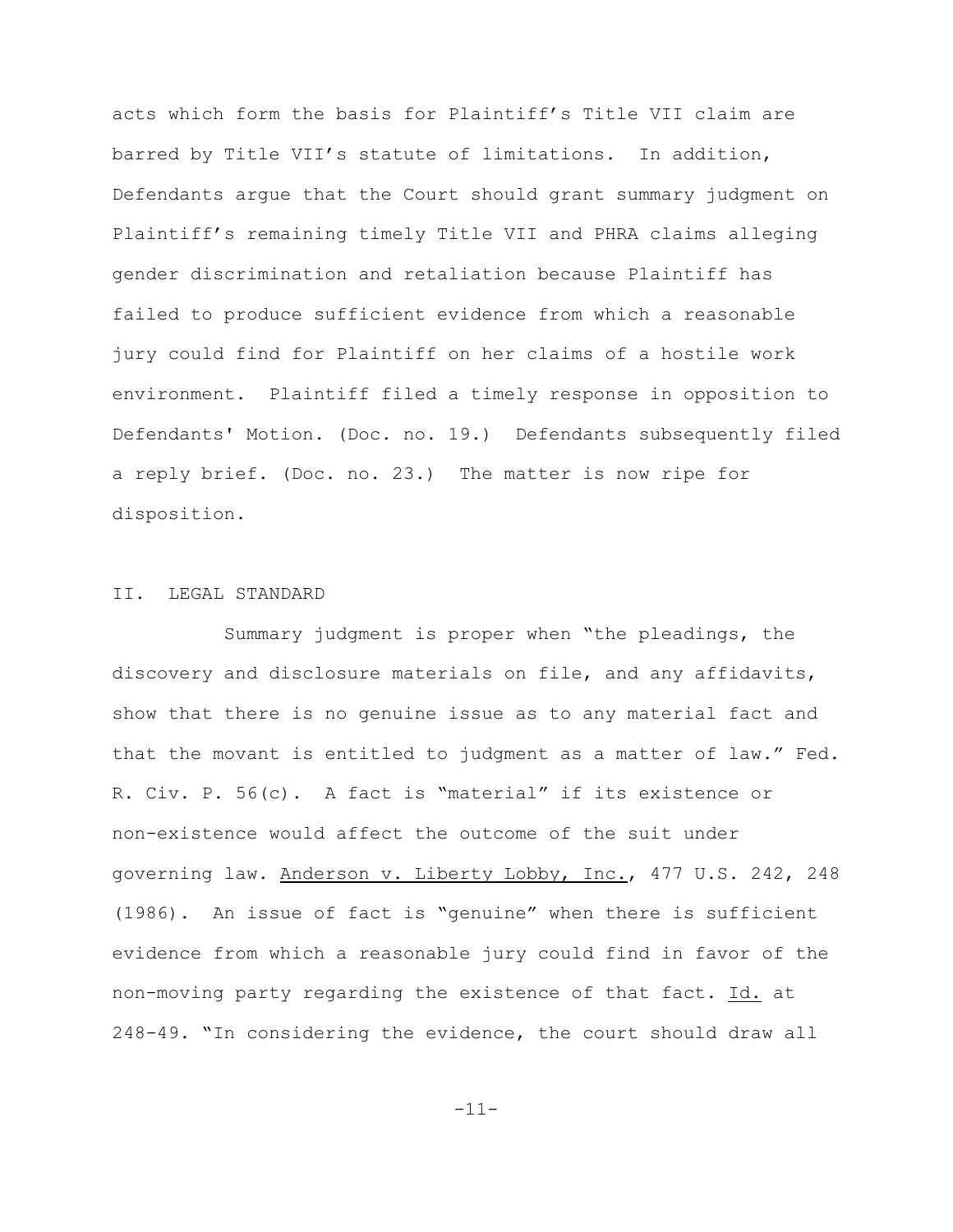reasonable inferences against the moving party." El v. Se. Pa. Transp. Auth., 479 F.3d 232, 238 (3d Cir. 2007).

"Although the initial burden is on the summary judgment movant to show the absence of a genuine issue of material fact, 'the burden on the moving party may be discharged by showing-that is, pointing out to the district court-that there is an absence of evidence to support the nonmoving party's case' when the nonmoving party bears the ultimate burden of proof." Conoshenti v. Pub. Serv. Elec. & Gas Co., 364 F.3d 135, 140 (3d Cir. 2004) (quoting Singletary v. Pa. Dep't of Corr., 266 F.3d 186, 192 n.2 (3d Cir. 2001)). Once the moving party has thus discharged its burden, the nonmoving party "may not rely merely on allegations or denials in its own pleading; rather, its response must-by affidavits or as otherwise provided in [Rule 56]-set out specific facts showing a genuine issue for trial." Fed. R. Civ. P. 56(e)(2).

## III. LEGAL ANALYSIS

## 1. Analysis of Plaintiff's Claims

 At the outset, the Court first addresses the manner in which it will analyze Plaintiff's claims. It is difficult to understand Plaintiff's precise arguments, as her claims in the Amended Complaint differ from those expressed in her response to Defendants' motion for summary judgment. It is, therefore,

-12-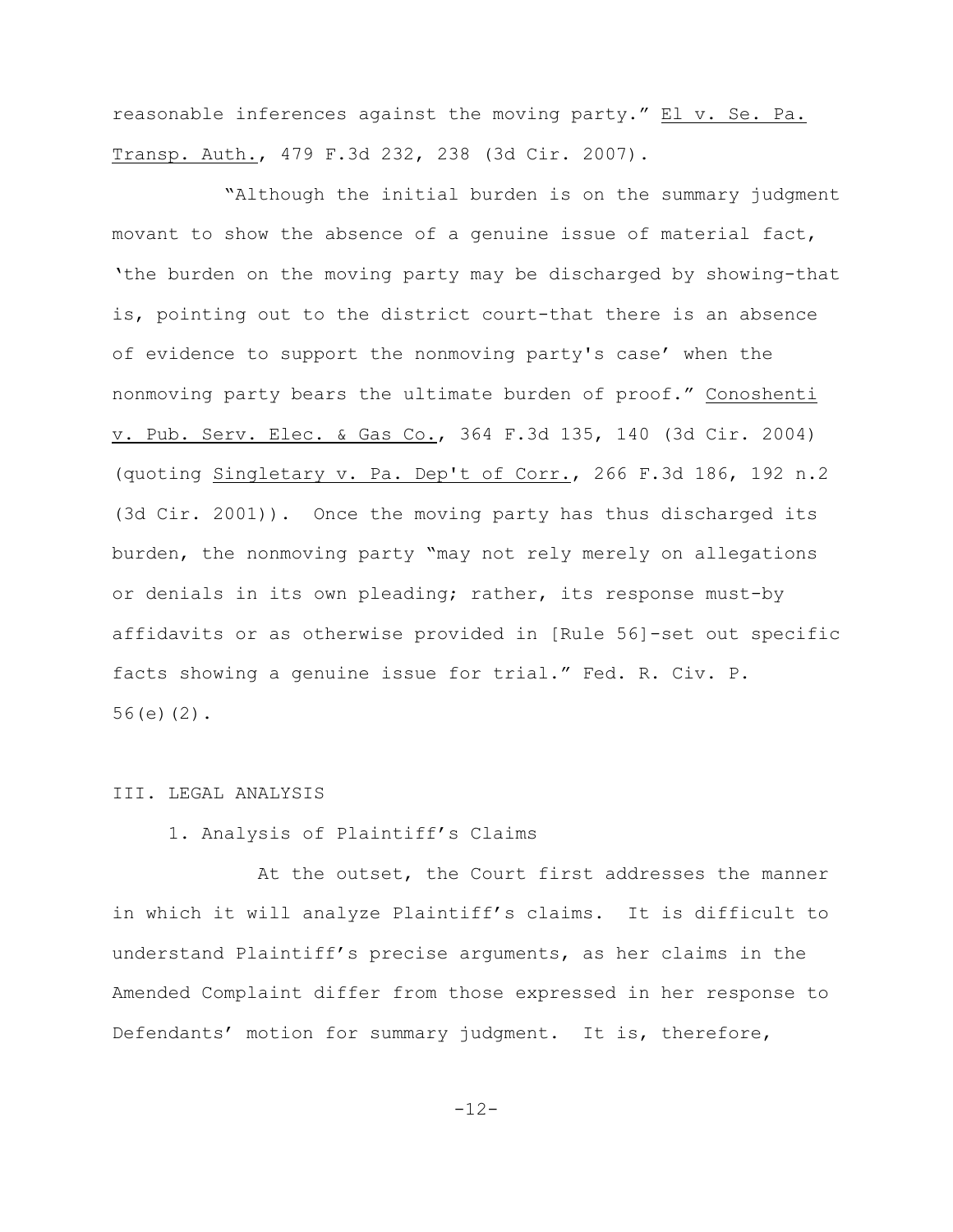necessary for the Court to define Plaintiff's claims and explain how each will be considered.

Plaintiff asserts three claims for relief in her Amended Complaint. In Count One, Plaintiff generally alleges gender discrimination in violation of Title VII and the PHRA, but does not specify a claim of individual disparate treatment based on her gender or a hostile work environment claim.<sup>3</sup> (Am. Compl. at ¶¶ 24-27.) In Counts Two and Three, Plaintiff makes federal and state claims of retaliation by the Defendants based on a hostile work environment. Each of Plaintiff's claims will be considered in turn.

In support of her discrimination claim, Plaintiff offers three categories of evidence: (1) two instances in 2005 when she was not selected for a warrant squad; (2) her assignment to and voluntary resignation from the Zone 5 assignment; and (3) several instances where she was subjected to disparaging and discriminatory comments and behavior related to her gender. (Doc. no. 19, Pl.'s Resp. to Def.'s Mot. for Summ. J. at 5-9.) As to the first two categories, the Court will consider whether they are time barred. As to the third category, these allegations are analyzed as a claim for a hostile work environment based on her

 $3$  Plaintiff alleges to have been subjected to discrimination based on gender "with respect to promotions, duty assignments and training" as well we being "subjected to disparaging and stereotypical statements based on gender  $\ldots$ ." (Am. Compl. at ¶¶ 25,26.)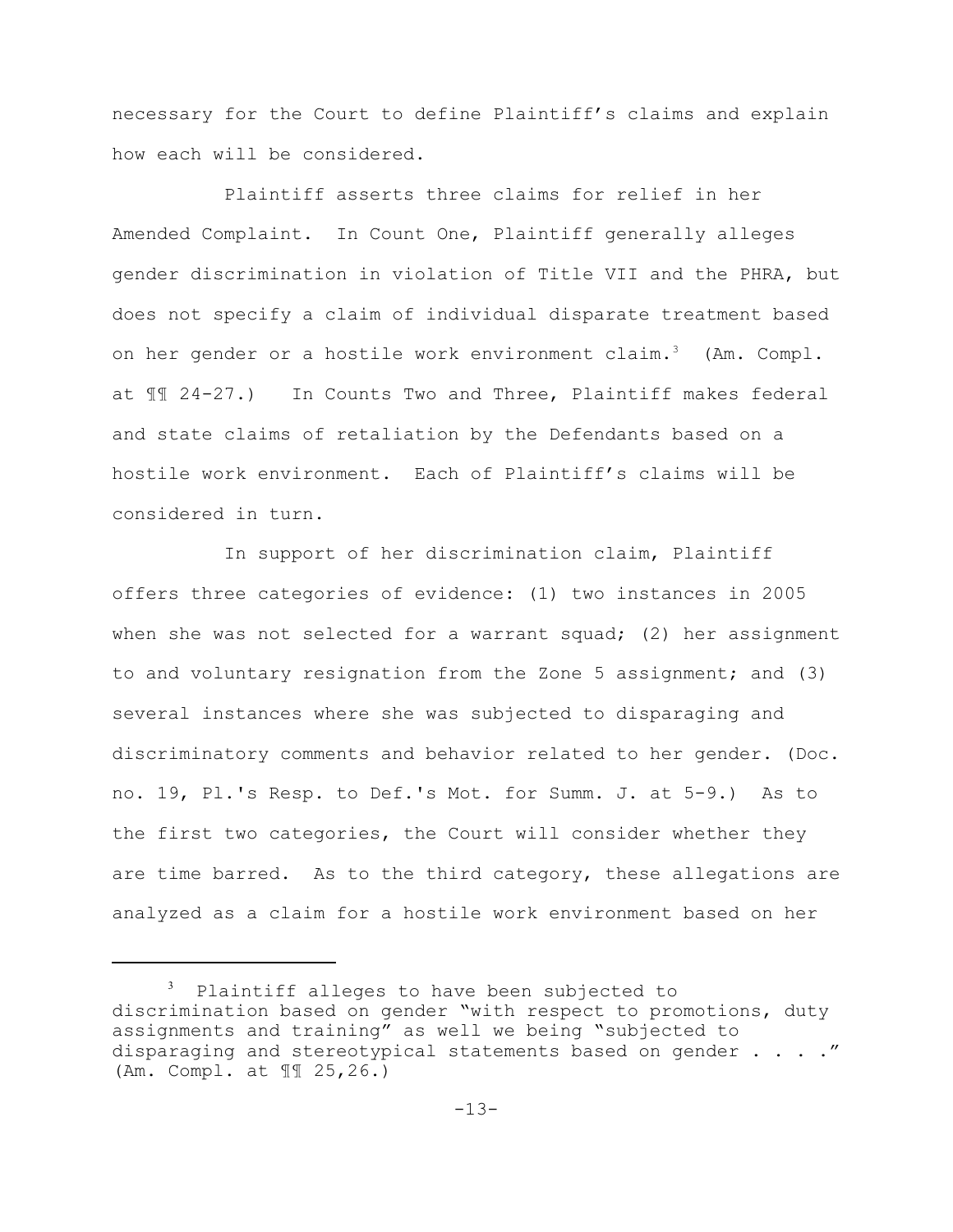gender.

In support of her retaliation claims, Plaintiff alleges a series of retaliatory actions that she suffered in 2007 and 2008 after filing a charge of gender discrimination with the EEOC. The retaliatory actions, some of which are similar to the incidents which form the basis of her hostile work environment claim, allegedly became increasingly hostile and regular. (Id. at 18-20.) The Court will analyze Plaintiff's retaliation claims under the hostile work environment retaliation standard.

2. Title VII and PHRA: Statute of Limitations Analysis

Title VII and the PHRA protect employees from discrimination by their employers on the basis of race, color, religion, sex or national origin. 42 U.S.C. § 2000e-2; and 43 P.S. § 951 et seq. In order to pursue a discrimination or retaliation claim under Title VII and the PHRA, the plaintiff must first exhaust administrative remedies under those Acts as follows. One, pursuant to the PHRA, a plaintiff must file an administrative charge with the Pennsylvania Human Relations Commission ("PHRC") within 180 days of the alleged act of discrimination. Pa. Stat. Ann. 43 § 959(h). Two, pursuant to Title VII, a plaintiff must file an administrative charge with the EEOC within 300 days of the alleged act of discrimination, or within thirty days after receiving notice that the state or local agency has terminated the proceedings under state or local law,

-14-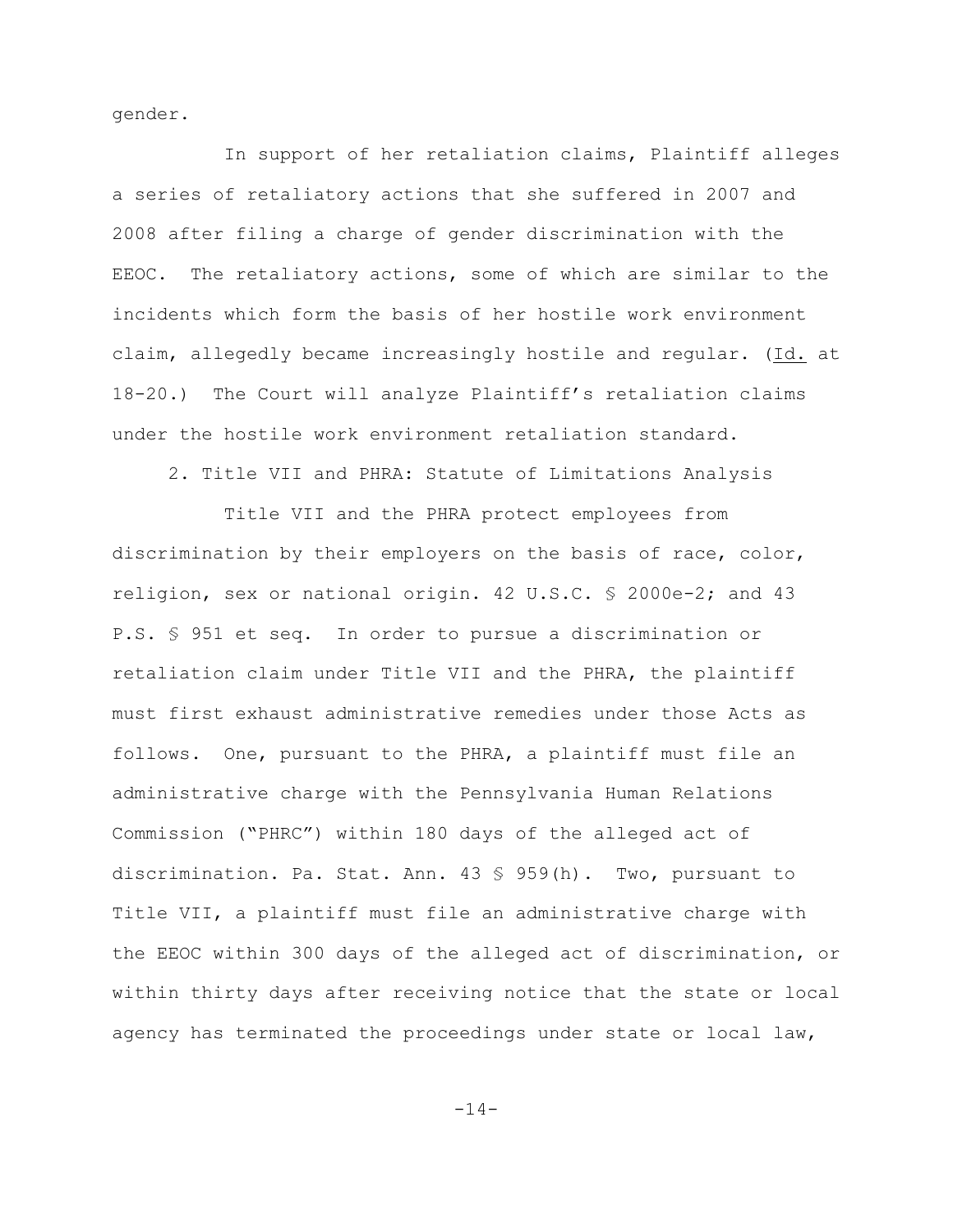whichever is earlier.  $42 \text{ U.S.C. }$  \$ 2000e-5 (e)(1).

Before filing a complaint in the District Court, the employee must obtain a "right to sue" letter from the EEOC. Id. If the agency fails to take action after the 300 day period, the employee may request a "right to sue" letter, and the EEOC must promptly provide one. Id.

Filing deadlines imposed by both the PHRA and Title VII are strictly construed. Interpreting the PHRA 180-day filing deadline, the Third Circuit noted that "Pennsylvania courts have strictly interpreted [the PHRA administrative requirements] and repeatedly held that 'persons with claims that are cognizable under the Human Relations Act must avail themselves of the administrative process of the Commission or be barred from the judicial remedies authorized in Section 12(c) of the Act.'" Woodson v. Scott Paper Co., 109 F.3d 913, 925 (3d Cir. 1997) (quoting Vincent v. Fuller Co., 616 A.2d 969, 974 (Pa. 1992)). Similarly, the 300 day deadline imposed by Title VII is strictly enforced when the employment actions challenged as discriminatory are isolated, discrete acts, such as the failure to promote. Amtrak v. Morgan, 536 U.S. 101, 113 (2002).

Here, Plaintiff filed a formal charge of discrimination with the EEOC on February 28, 2007,<sup>4</sup> which was cross filed with

 $1$ <sup>4</sup> The Plaintiff provides two different dates for when she allegedly filed a complaint of gender discrimination against the Defendant County with the EEOC. The amended complaint avers that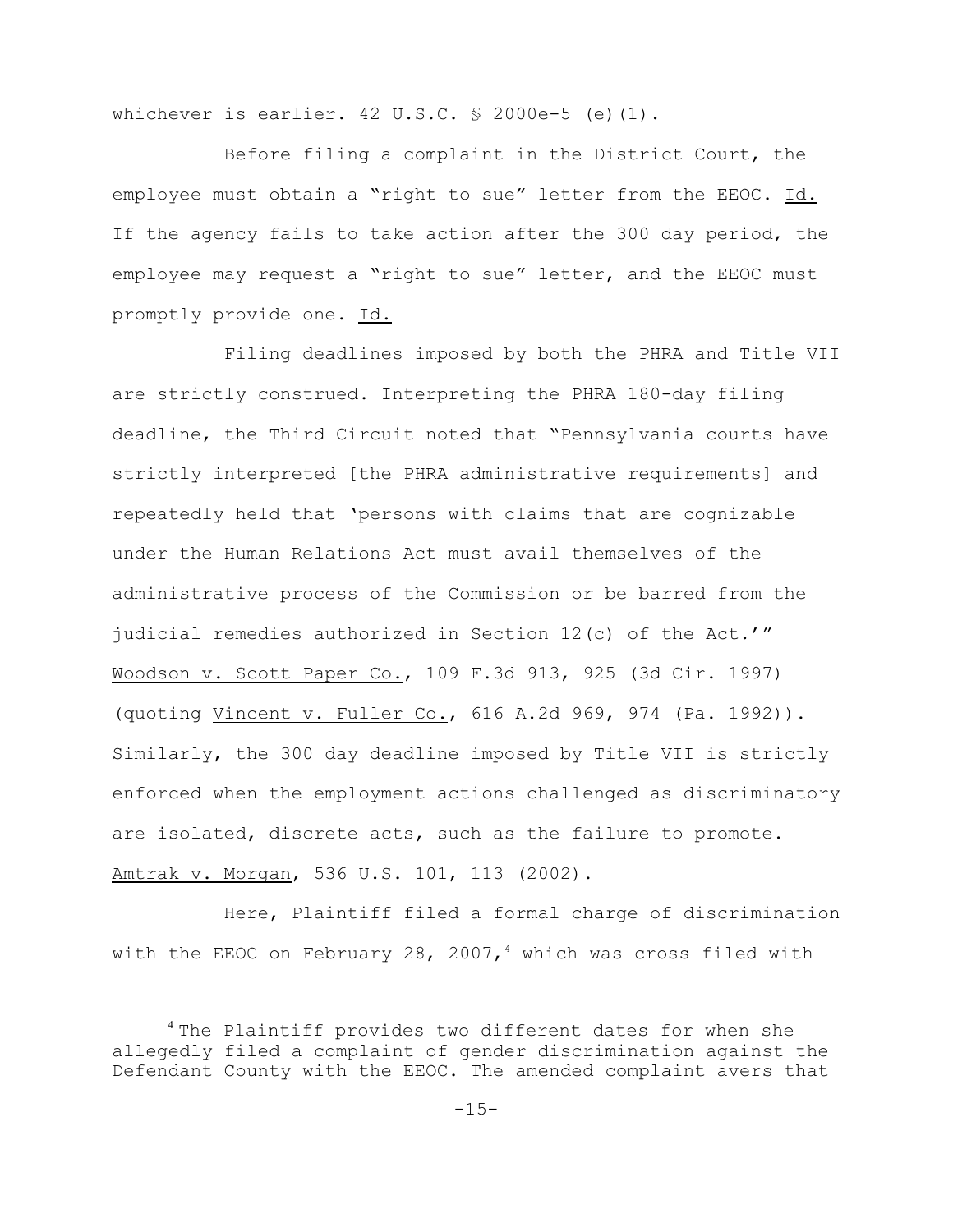the PHRC on August 11, 2007. (Doc. no. 10 at ¶ 29; Doc. no. 18, Ex. DD, Charge of Discrimination, dated 8/11/07.) Thus, the Court may not consider any actions that occurred before May 4, 2006 (300 Days before February 28, 2007) under Title VII.

Defendant challenges two distinct acts of discrimination as barred by the statute of limitations: (1) Plaintiff's failure to be selected for two warrant squads; and (2) her assignment to and voluntary resignation from the Zone 5 assignment. These acts occurred in 2005 and early 2006, before May 4, 2006. (See Pl.'s Dep. at 66-68, 77, 86; Ex. JJ, Inter-Office Correspondence.)

 Plaintiff responds that these two distinct acts are part of an ongoing pattern and practice of discrimination by the Defendants, arguing that the statute of limitations should be tolled under the continuing violation theory. (Doc. no. 19, Pl.'s Resp. to Def.'s Mot. for Summ. J. at 20-21.) Plaintiff claims these two distinct acts are related to a pattern of discrimination dating back to 2005 and that "some [of the discriminatory events] occurred within the 300 day EEOC filing

Plaintiff filed complaint of gender discrimination with the EEOC on February 5, 2007. (Doc. no. 10 at ¶ 29.) However, the Plaintiff's response to Defendant's motion for summary judgment avers that she filed a complaint of gender discrimination on February 28, 2007, and cites to the amended complaint that contains a conflicting date. (Doc. no. 19 at pp. 10.) The Court finds that the Plaintiff counsel's letter to the EEOC is dated February 28, 2007, and will use this date to calculate the filing period (Doc. no. 19, Ex. G, Letter to EEOC, dated 2/28/07.)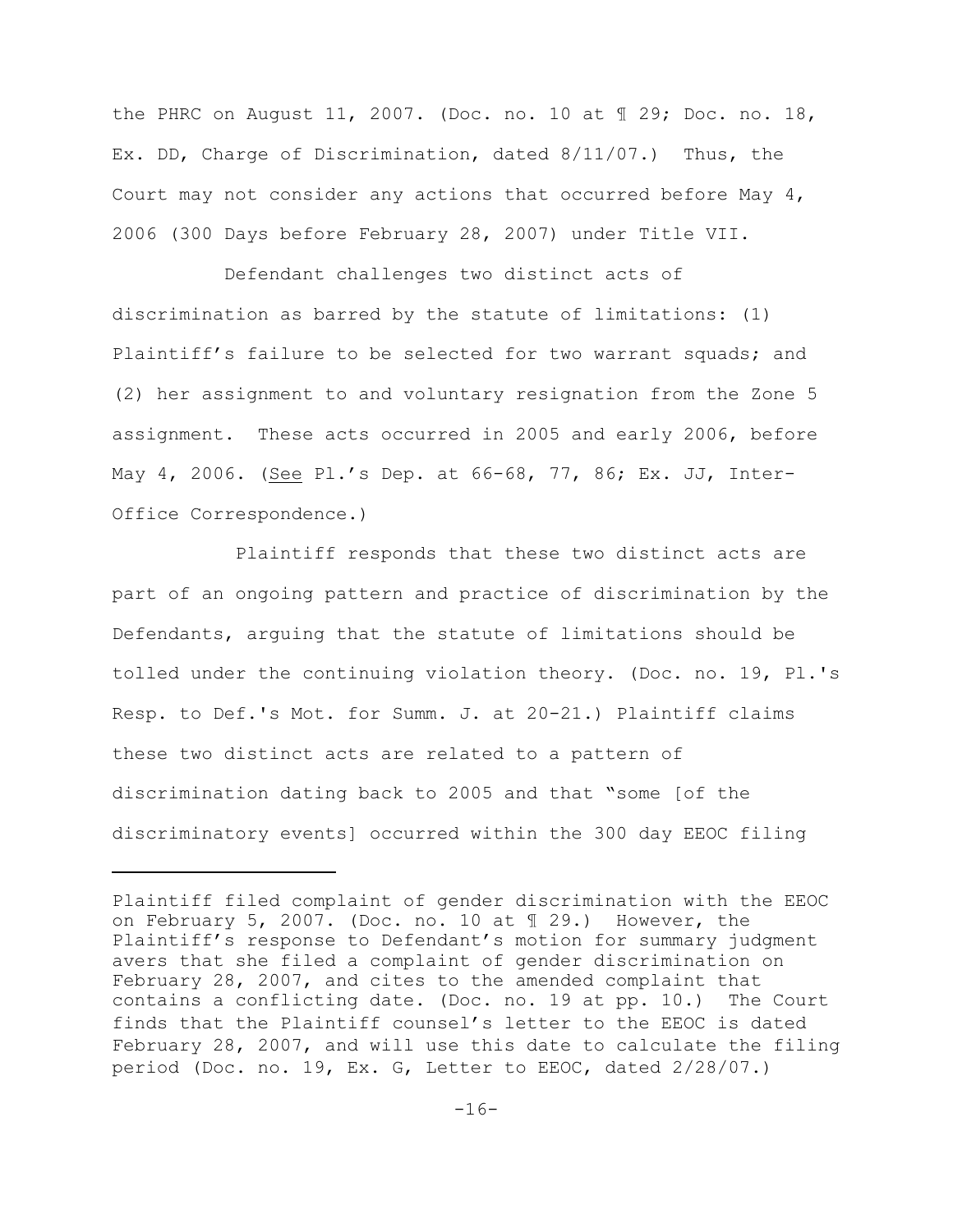period," but she fails to identify which, if any, occured during the May 4, 2006, to February 28, 2007, 300 day relevant time period. (Id. at 21.) Plaintiff avers no specific acts that took place in the relevant time period.

Under the continuing violations theory, "a plaintiff may pursue a Title VII claim for discriminatory conduct that began prior to the filing period if he can demonstrate the act is part of an ongoing practice or pattern of discrimination of the defendant." Rush v. Scott Specialty Gases, 113 F.3d 476, 481 (3d Cir. 1997). To prove a continuing violation, a plaintiff must establish that: (1) at least one discriminatory act occurred within the filing period; and (2) the harassment was more than isolated, sporadic acts of intentional discrimination. Id. In this evaluation, courts generally consider the subject matter, frequency, and permanence of the discriminatory conduct. Id. (citing Berry v. Bd. of Supervisors of La. State Univ., 715 F.2d 971 (5th Cir. 1983)).

The continuing violation theory is not applicable to the two discrete acts of discrimination that Defendants challenge because such acts are properly considered separate, actionable unlawful practices. AMTRAK v. Morgan, 536 U.S. 101, 114 (2002); O'Connor v. City of Newark, 440 F.3d 125, 127 (3d Cir. 2006). "[A] plaintiff "may not base her . . . suit on conduct that occurred outside the statute of limitations unless it would have

-17-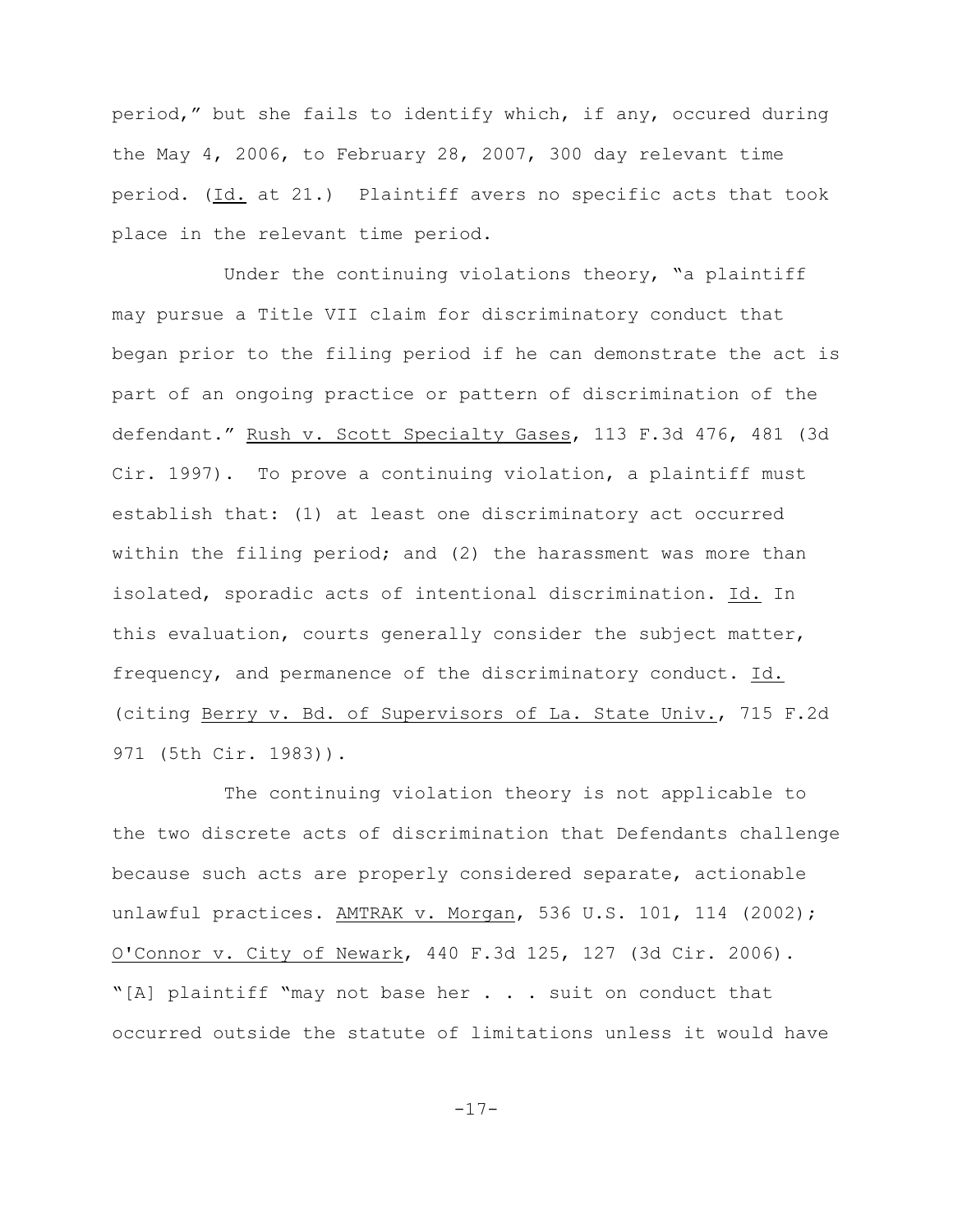been unreasonable to expect the plaintiff to sue before the statute ran on that conduct, as in a case in which the conduct could constitute, or be recognized, as actionable harassment only in the light of events that occurred later. . . ." Scott Specialty Gases, 113 F.3d at 482. In addition, if a Plaintiff believes that an act is discriminatory at the time it occurs, and complains about it, it is less likely to be viewed as part of a continuing violation. See Choma v. Blue Cross Blue Shield of Del., No. 06-486-JJF, 2008 U.S. Dist. LEXIS 70255, at \*817-18, 2008 WL 4276546 (D. Del. Sept. 18, 2008). Our Court of Appeals has cautioned that "a court must be circumspect in relating discrete incidents to each other." Scott Specialty Gases, 113 F.3d at 484. The plaintiff bears the burden of demonstrating that the continuing violation doctrine applies. Larsen v. State Employees' Ret. Sys., 553 F. Supp. 2d 403, 417 (M.D. Pa. 2008).

In this case, considering all applicable factors, Plaintiff has not met that burden with respect to her failure to be selected for the two warrant squads formed in 2005 and her March 2005 assignment to, and voluntary resignation from, the Zone 5 assignment. Under these circumstances, the failure to promote, wrongful discipline, compensation decisions and undesirable assignments are discrete events, and are not subject to a continuing violation analysis. See O'Connor v. City of Newark, 440 F.3d 125, 127 (3d Cir. 2006); see also Sgro v.

-18-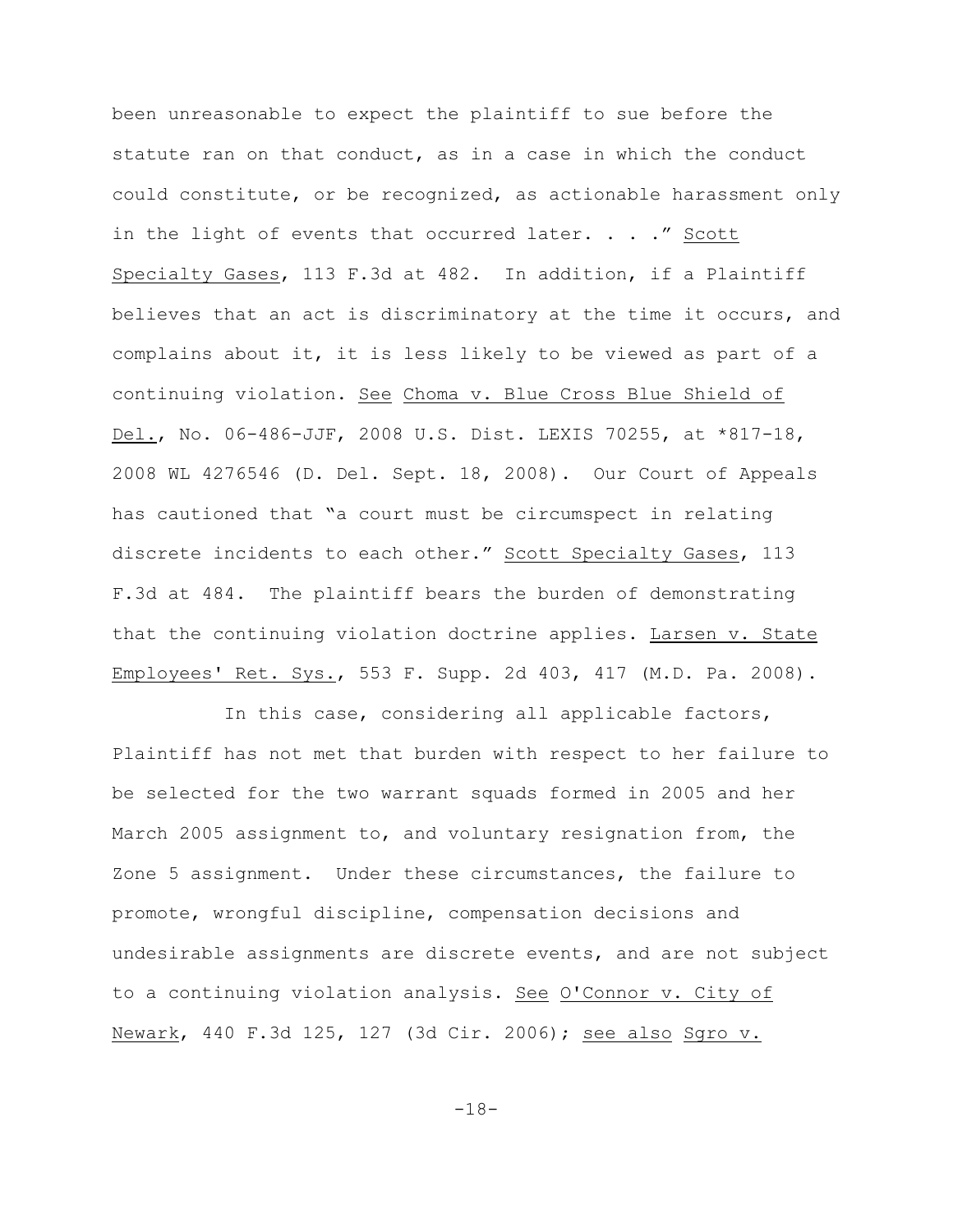Bloomberg L.P., 331 Fed. Appx. 932 (3d Cir. 2009) (nonprecedential opinion). Accordingly, neither of the contested actions are subject to a continuing violation analysis.

Moreover, if Plaintiff believed that she was improperly denied a promotion, or received an improper work assignment, she should and could have reacted at the time. Indeed, Plaintiff acknowledges that she complained about these events at the time that they occurred. (Pl.'s Dep. at 278, 296.) These are distinct events that do not become significant in light of later events. "Waiting to see what would happen next was pointless; the harm, if any, already was inflicted." Scott Specialty Gases, 113 F.3d at 484.

As this Court has previously held, the continuing violation theory is not viable where a plaintiff was aware of, and had complained about, hostile treatment because allowing the plaintiff "to avoid the statutory timely filing requirement by invoking the continuing violations doctrine would be inconsistent with the doctrine's equitable premise that the statute of limitations should not begin to run until a reasonable person would be aware that his or her rights have been violated." Jones v. WDAS FM/AM Radio Stations, 74 F. Supp. 2d 455, 463 (E.D. Pa. 1999) (Robreno, J.). As a matter of law, the disputed events in 2005 and 2006 are time barred, and are not independently actionable as gender discrimination under Title VII or the PHRA.

-19-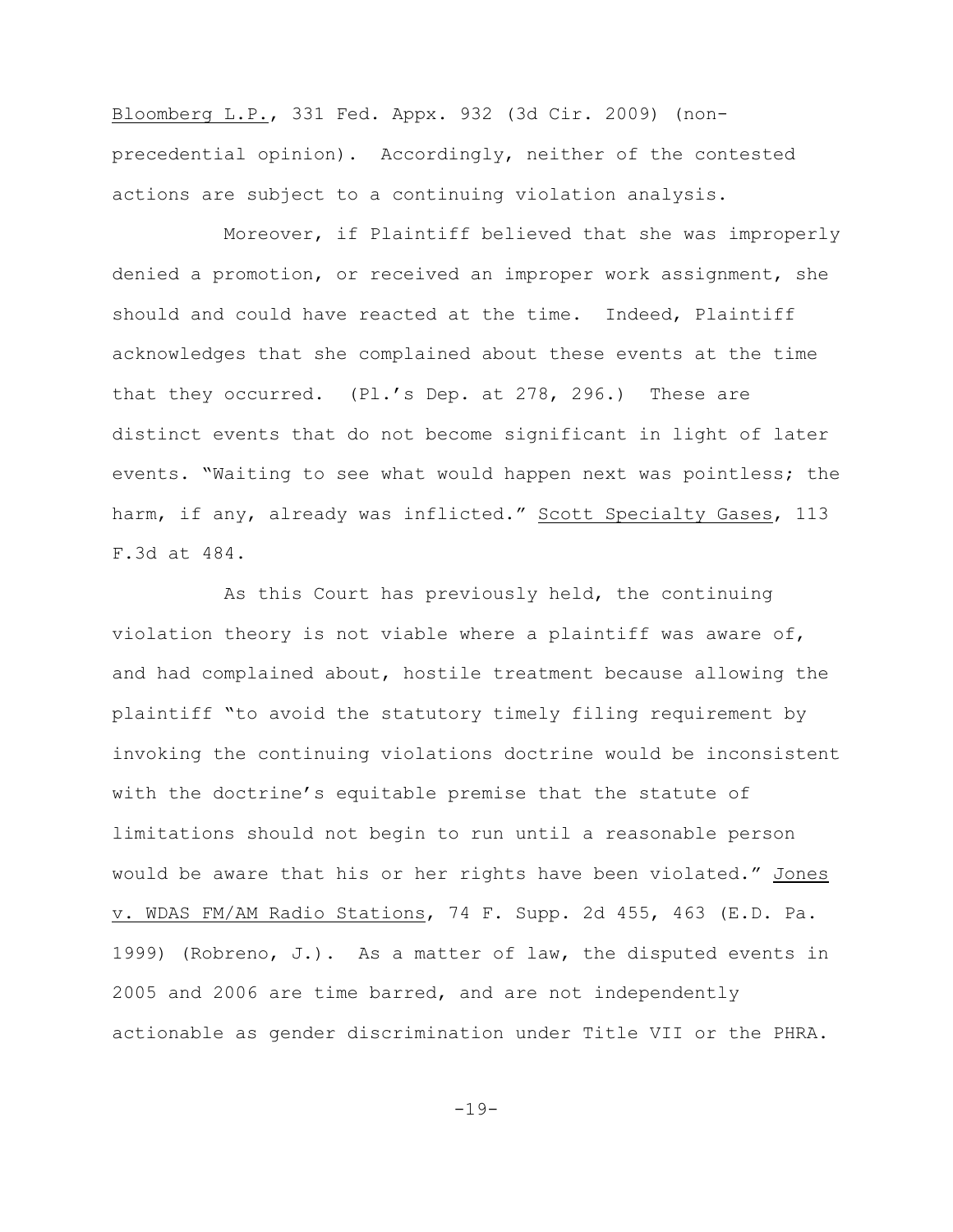3. Title VII and PHRA: Substantive Analysis

A. Hostile Work Environment (Count One)

Defendants argue that Plaintiff has failed to produce sufficient evidence to support her hostile work environment claim, under Title VII and the PHRA. $5$  To establish a hostile work environment claim, plaintiff must show that: (1) she suffered intentional discrimination because of her gender; (2) the discrimination was severe or pervasive;  $(3)$  the discrimination detrimentally affected plaintiff; (4) the discrimination would detrimentally affect a reasonable person of the same protected class in that position; and (5) the existence of vicarious or respondeat superior liability. Cardenas v. Massey, 269 F.3d 251, 260 (3d Cir. 2001); Aman v. Cort Furniture Rental Corp., 85 F.3d 1074, 1081 (3d Cir. 1996).

In evaluating a hostile work environment claim, the Court must consider the totality of the circumstances, rather

 $5$  Because the analysis required for adjudicating Plaintiff's Title VII and PHRA claims is identical, the court will consider those two claims together. See Goosby v. Johnson & Johnson Med., Inc., 228 F.3d 313, 317, n.  $3(2000)$  (stating that since the analysis required for adjudicating a PHRA claim is identical to a Title VII inquiry "we therefore do not need to separately address" the PHRA claim).

 $6$ The Third Circuit has "often stated that discriminatory harassment must be 'pervasive and regular.' But the Supreme Court's standard is 'severe or pervasive.' The difference is meaningful and the Supreme Court's word controls, so [the Court] uses the severe or pervasive standard here." Jensen v. Potter, 435 F.3d 444, 449 n.3 (3d Cir. 2006).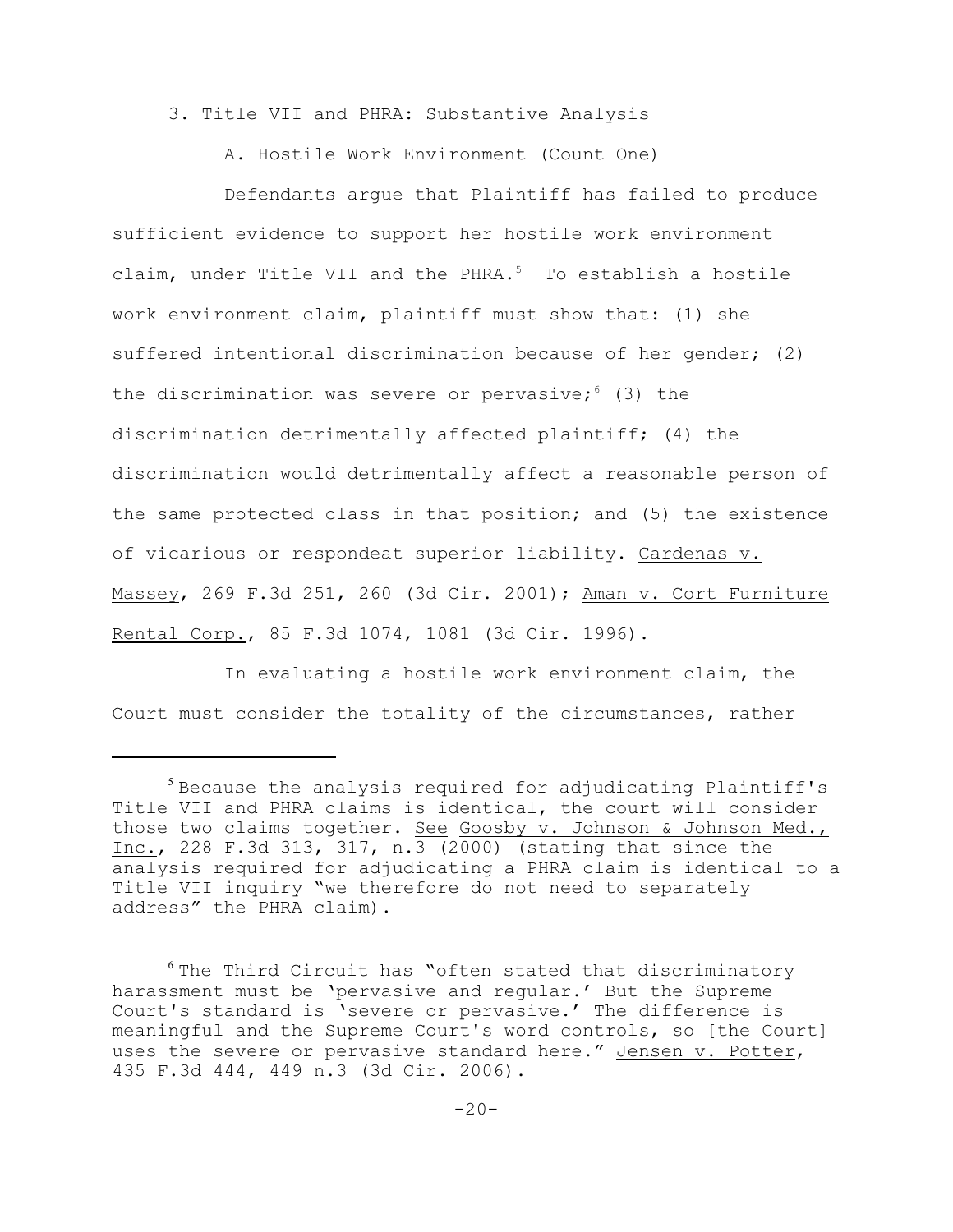than just individual incidents, and must be mindful that isolated incidents, unless extremely serious, and offhand comments are not sufficient to sustain a claim. Caver v. City of Trenton, 420 F.3d 243, 262 (3d Cir. 2005). These circumstances may include the frequency of the allegedly discriminatory conduct, its severity, whether it is physically threatening or humiliating, and whether it unreasonably interferes with an employee's work performance. Harris v. Forklift Sys., Inc., 510 U.S. 17, 23 (1993).

Generally a plaintiff cannot rely upon casual, isolated or sporadic incidents to support her claim of a hostile work environment. Andrews v. City of Phila., 895 F.2d 1469, 1482 (3d Cir. 1990); Harris, 510 U.S. at 20. Conduct that is merely offensive or which has the effect of making an employee's life at work unpleasant or uncomfortable is, without more, not actionable. Id. at 21-22. Moreover, "mistreatment that is not motivated by the plaintiff's protected class does not create a hostile work environment." Gharzouzi v. Nw. Human Servs. of Penn., 225 F. Supp. 2d 514, 534 (E.D. Pa. 2002). However, "the advent of more sophisticated and subtle forms of discrimination requires that [the Court] analyze the aggregate effect of all evidence and reasonable inferences therefrom, including those concerning incidents of facially neutral mistreatment in evaluating a hostile work environment claim." Cardenas, 269 F.3d at 261-62.

-21-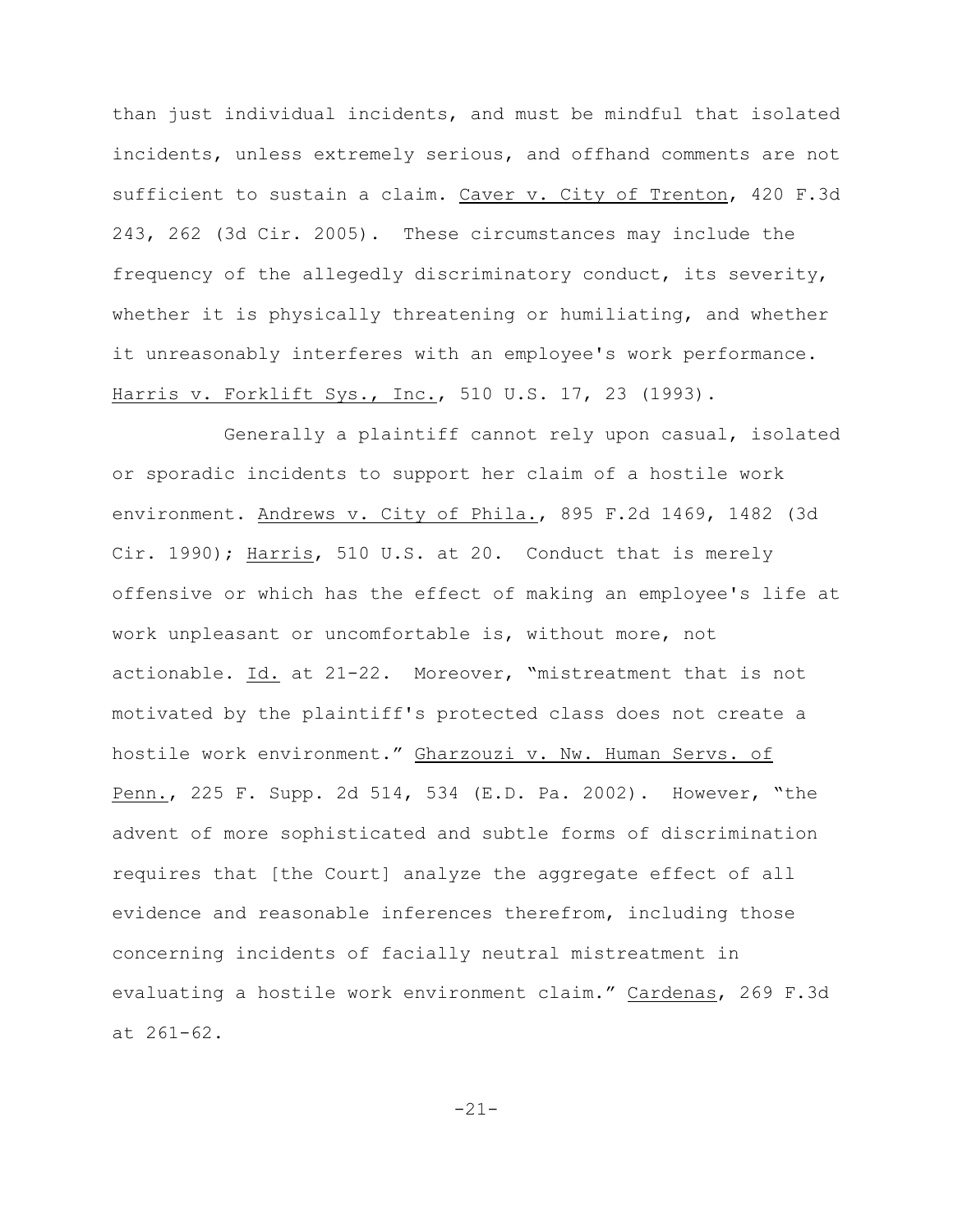Plaintiff's timely allegations that support her hostile work environment claim are as follows: (1) she was "subjected to persistent harassment at the hands of the Sergeant Deputy Sheriffs, particularly defendants Waltman and Wilson, who she believed were hostile towards women in the workplace" (Doc. no. 19 at 8); (2) on July 5, 2006, Plaintiff complained to the County's Human Resources department about gender discrimination and was told that her complaint was a "union problem" and did nothing further  $(id.)$ ; (3) when Plaintiff returned to work after complaining to Human Resources no supervisor except one would speak to her (id.); and (4) Sheriff Donnelly told her that "some sergeants have a problem with strong females." (id.) Plaintiff believes these events are pervasive, occurred over a period of time, and could be found to have infected her work experience.

 Even when the Court considers the evidence in the light most favorable to Plaintiff, and assumes that all of Plaintiff's allegations regarding her supervisors' conduct are true, her claims do not rise to a level that would allow a reasonable factfinder to conclude that Plaintiff was forced to work in a hostile environment because of her gender. Defendants challenge only Plaintiff's claims as to the first, second and fourth prongs of the hostile work environment standard. Defendants do not dispute that Plaintiff was detrimentally affected by the alleged discrimination or that respondeat

-22-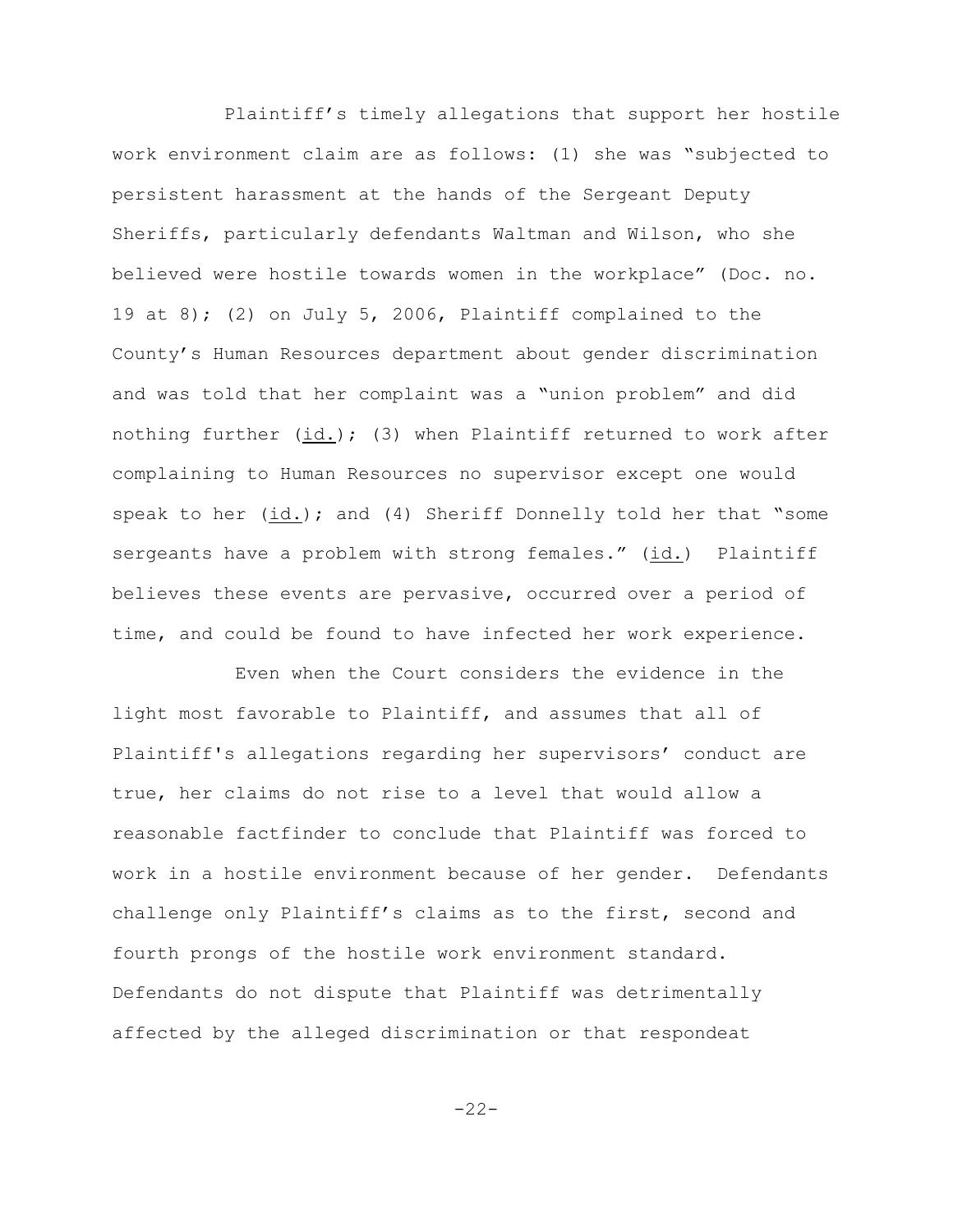superior liability exists. Accordingly, the Court will not analyze the third or fifth prongs of Plaintiff's claim.

As to the first prong of the hostile work environment claim, Plaintiff does not allege that her supervisors made any direct insults, jokes, or other negative statements to the Plaintiff relating to Plaintiff's gender. Although Plaintiff has pointed to evidence of harassment by her supervisors, she has presented no evidence for a reasonable factfinder to conclude that she was harassed because of her sex.<sup>7</sup> Oncale v. Sundowner Offshore Servs., Inc., 523 U.S. 75, 80-81 (1998).

As to the second prong, the complained-of conduct is not "pervasive" or "severe" based on the existing record. As to pervasiveness, there is no indication that these events occured regularly. In fact, Plaintiff provides no date as to when these events occured beyond her July 5, 2006, meeting with the Human Resources Department. (Doc. no. 19 at 8-9.)

As to severity, the incidents Plaintiff describes are not "severe" for the purposes of Title VII. See Harris, 510 U.S. at 21; see also Ahmed v. Lowe's Co. Inc., No. 06-4798, 2008 WL 2967061, at \*7-8 (E.D. Pa. July 31, 2008) (Baylson, J.) (granting summary judgement on plaintiff's hostile work environment claim where plaintiff relied on his own deposition testimony in support

Plaintiff's claims that her supervisors ignored her are in tension with her claims that they were also openly hostile.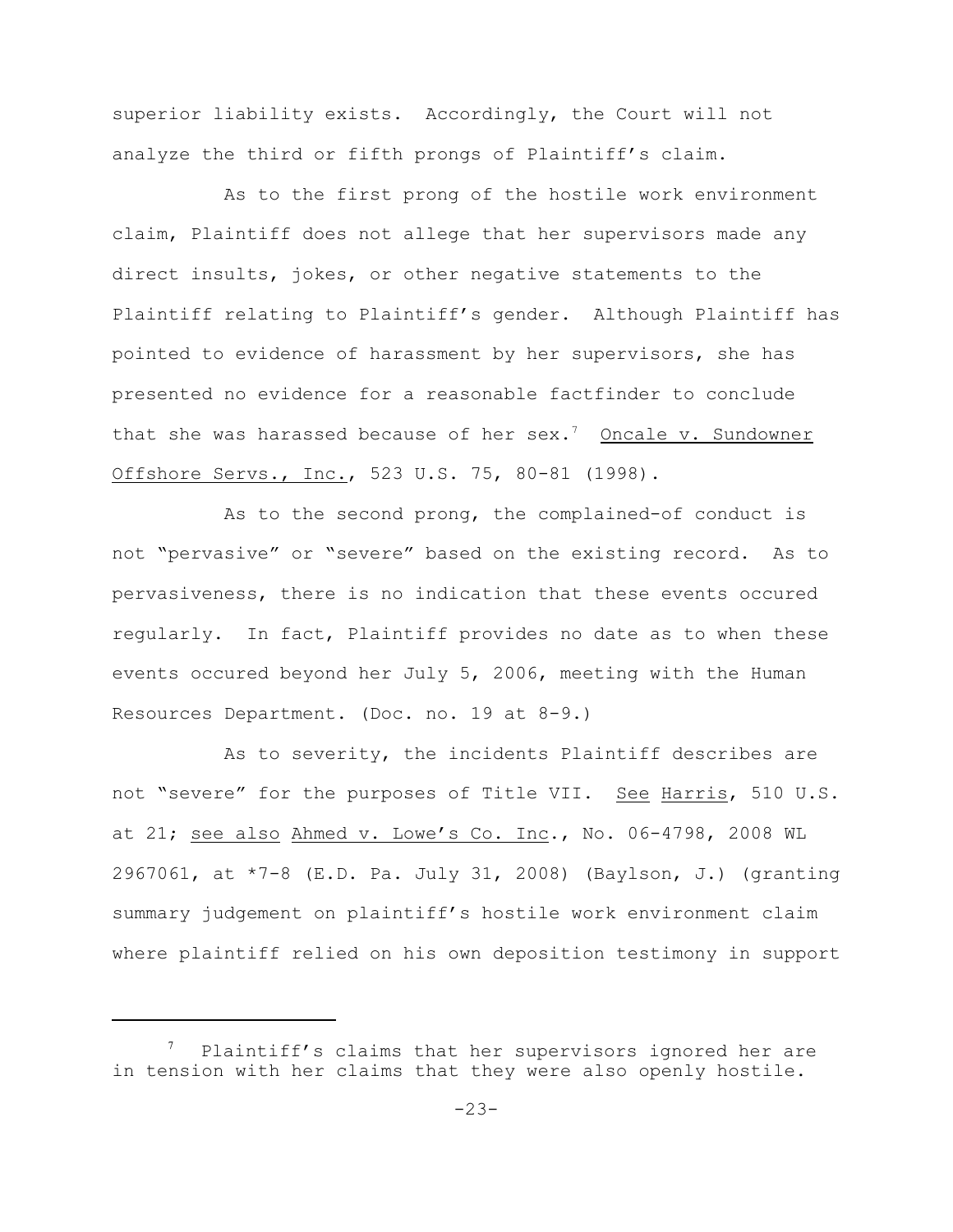of his claim and "[n]owhere [did] plaintiff claim that [his supervisor] or any of his co-workers used racially insensitive language or threatened him because of his race."). The testimony that Plaintiff describes was not verbally threatening, intimidating or abusive. See Faragher v. City of Boca Raton, 524 U.S. 775, 778 (1998) (holding that "[s]imple teasing, offhand comments, and isolated incidents (unless extremely serious) will not amount to discriminatory changes in the 'terms and conditions of employment.'"); see also Weston v. Commw. of Pa., 251 F.3d 420, 428 (3d Cir. 2001) ("[T]he mere utterance of an epithet, joke, or inappropriate taunt that may cause offense does not sufficiently affect the conditions of employment to implicate Title VII liability") (citation omitted). The fact that Plaintiff's supervisors may have been consistently rude, or otherwise avoided her, does not alone evidence a hostile work environment. See Duffy v. Dep't of State, 598 F. Supp. 2d 621, 630 n.8 (D. Del. 2009).

As to the fourth prong, "[e]vidence that others were harassed may tend to show that a plaintiff's claims are objectively reasonable." West v. Phila. Elec. Co., 45 F.3d 744, 757 (3d Cir. 1995). This objective requirement "puts a check on the overly sensitive plaintiff who is unreasonably affected by acts of discrimination." Gharzouzi, 225 F. Supp. 2d at 532 (holding that plaintiff's assertions that other employees were

 $-24-$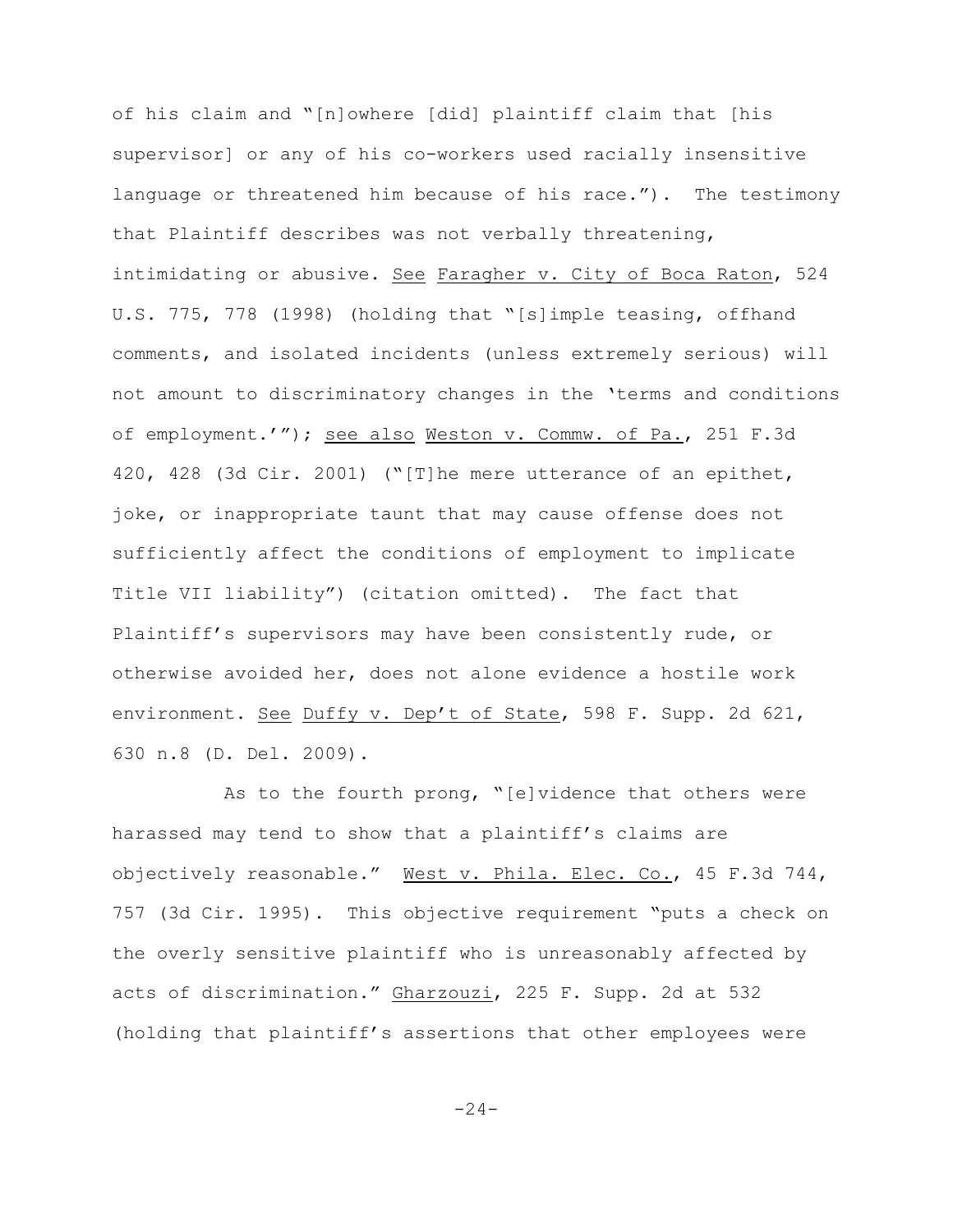harassed was insufficient to establish that the discrimination would detrimentally affect a reasonable member in the plaintiff's position).

At her deposition, Plaintiff testified that the other current female deputies have suffered the same alleged discrimination she complained of in this case. (Pl.'s Dep. at 236.) Yet, Plaintiff has presented no corroborating evidence, by way of her coworkers' deposition testimony or affidavit. On the other hand, Defendants presented evidence from three other current female deputies that worked for the Sheriff's Office during the time period relevant to Plaintiff's claims who contradicted Plaintiff's claims. (Doc. No. 18, Ex. EE, Decl. of J. White at ¶¶ 3-5; Ex. FF, Decl. of M. Malestra at ¶¶ 4-6; Ex. GG, Decl. of D. Hartzell at ¶¶ 3-5.)

Finally, despite the full benefit of discovery, plaintiff still relies, at this late stage, only on "'uncorroborated generalities'." Duffy, 598 F. Supp. 2d at 628 (dismissing gender-based hostile work environment claim where plaintiff failed to produce evidence of hostility beyond her own testimony); see also Shramban v. Aetna, 262 F. Supp. 2d 5331, 536 (E.D. Pa. 2003) (holding that plaintiff failed to produce enough evidence beyond her deposition testimony to create a sufficient issue of fact to be resolved by a jury), aff'd 115 Fed. Appx. 578 (3d Cir. 2004). The Plaintiff offers no support, beyond her own

-25-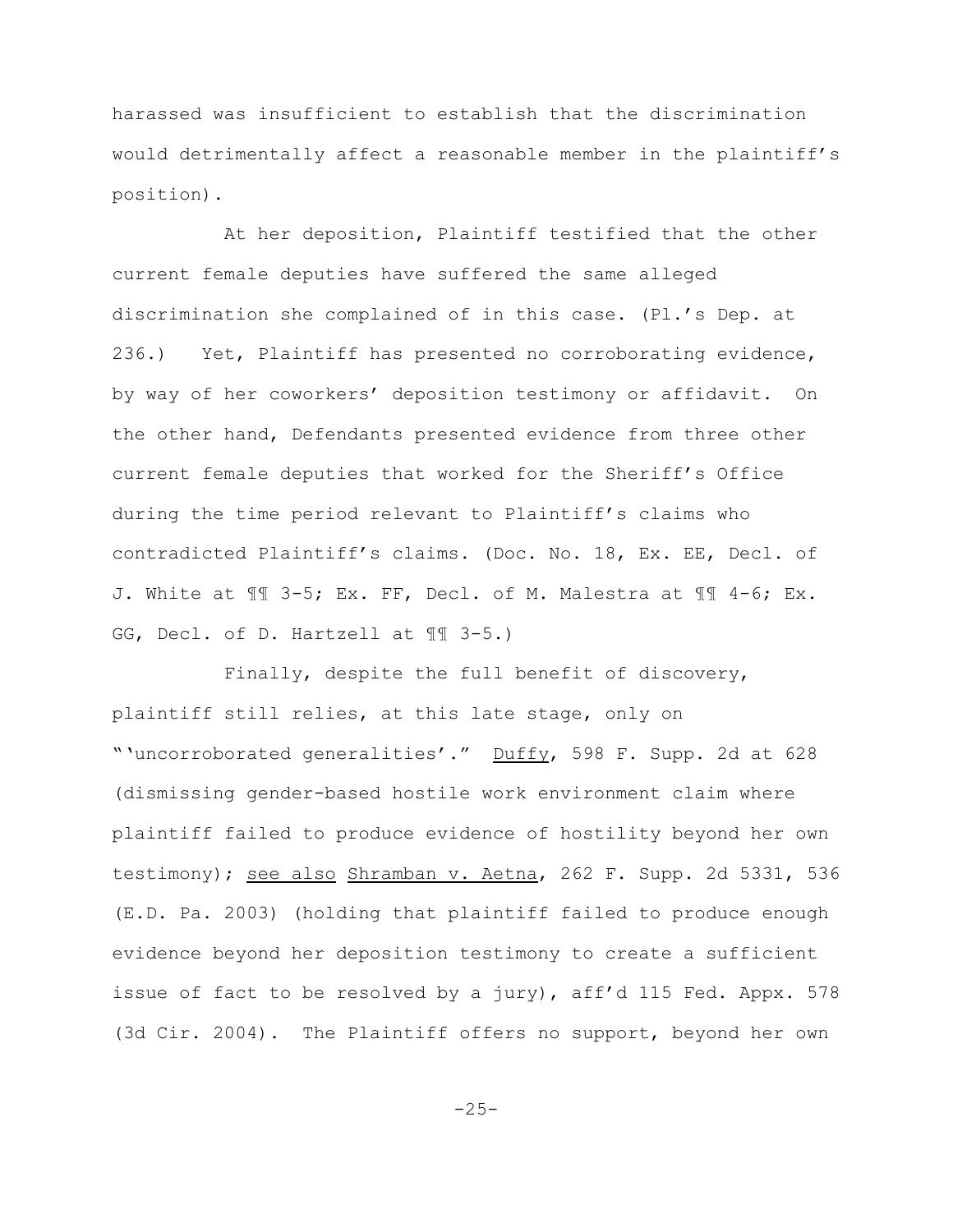testimony, to corroborate her claims. A "plaintiff cannot rely on unsupported assertions, speculation, or conclusory allegations to avoid a motion for summary judgment[.]" Solomon v. Society of Automotive Engineers, No. 01-3083, 2002 U.S. App. LEXIS 15321, at \*3-4 (3d Cir. July 30, 2002) (affirming district court's conclusion that plaintiff failed to establish a prima facie case of reverse gender discrimination because the only evidence in support of his claims that women received preferential treatment and that his supervisor was hostile towards men in general was his own testimony).

Viewing all facts and reasonable inferences in a light most favorable to Plaintiff, she has failed to provide sufficient evidence to show that a genuine issue of material fact exists as to whether Defendants created a hostile work environment based on her gender. Accordingly, the Court will grant Defendants' motion for summary judgment as to Plaintiff's hostile work environment claim.

B. Retaliation (Counts Two and Three)

1. Retaliation Legal Standard and Background Plaintiff also asserts retaliation claims under Title VII (Count Two) and the PHRA (Count Three).<sup>8</sup> To establish a

 $s$  The same standards, decisional law, and analysis apply to retaliation claims under both Title VII and the PHRA. Slagle v. County of Clarion, 435 F.3d 262, 265 n.5 (3d Cir. 2006).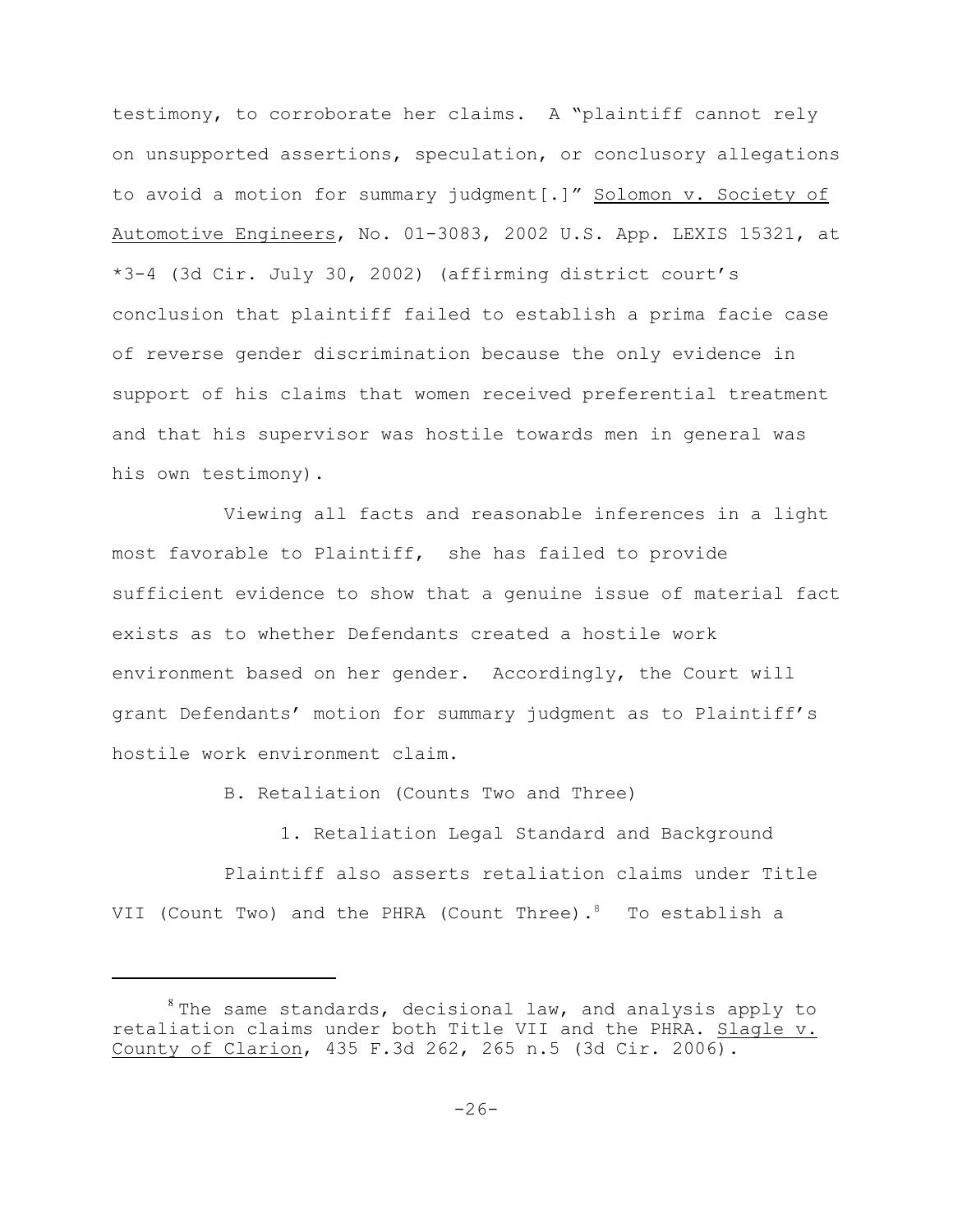hostile work environment claim for retaliation, the plaintiff must prove: "(1) [she] suffered intentional discrimination because of [her] protected activity;<sup>9</sup> (2) the discrimination was severe or pervasive; (3) the discrimination detrimentally affected [her]; (4) it would have detrimentally affected a reasonable person in like circumstances; and (5) a basis for employer liability is present." Jensen, 435 F.3d at 449; accord Hamera v. County of Berks, 248 Fed. Appx. 422, 424 (3d Cir. 2007)(non-precedential opinion).

Plaintiff avers several instances that she claims were retaliatory after she filed a charge of discrimination with the EEOC on February 28, 2007. (Doc. no. 19, Ex. G). Plaintiff describes increased hostility when she returned to work in June 2007 following her medical leave of absence. She claims: (1) Sheriff Donnelly refused to speak with her (id. at 10, 19); (2) the Department refused to permit her to order maternity uniforms (id.); (3) the Department refused to let her leave work fifteen

 $9$  The Jensen court explained that, in order to prove the first element of a retaliation claim based on a hostile work environment, a Plaintiff must show a causal link or connection between the protected activity and the adverse employment action. Jensen, 435 F.3d at 449. "This element differs in wording, but not in substance, from our usual retaliation test's requirement of a 'causal connection' between the protected activity and the adverse employment action." Id. at 449, n.2. In other words, a plaintiff must show a causal link to raise the necessary inference of retaliatory intent.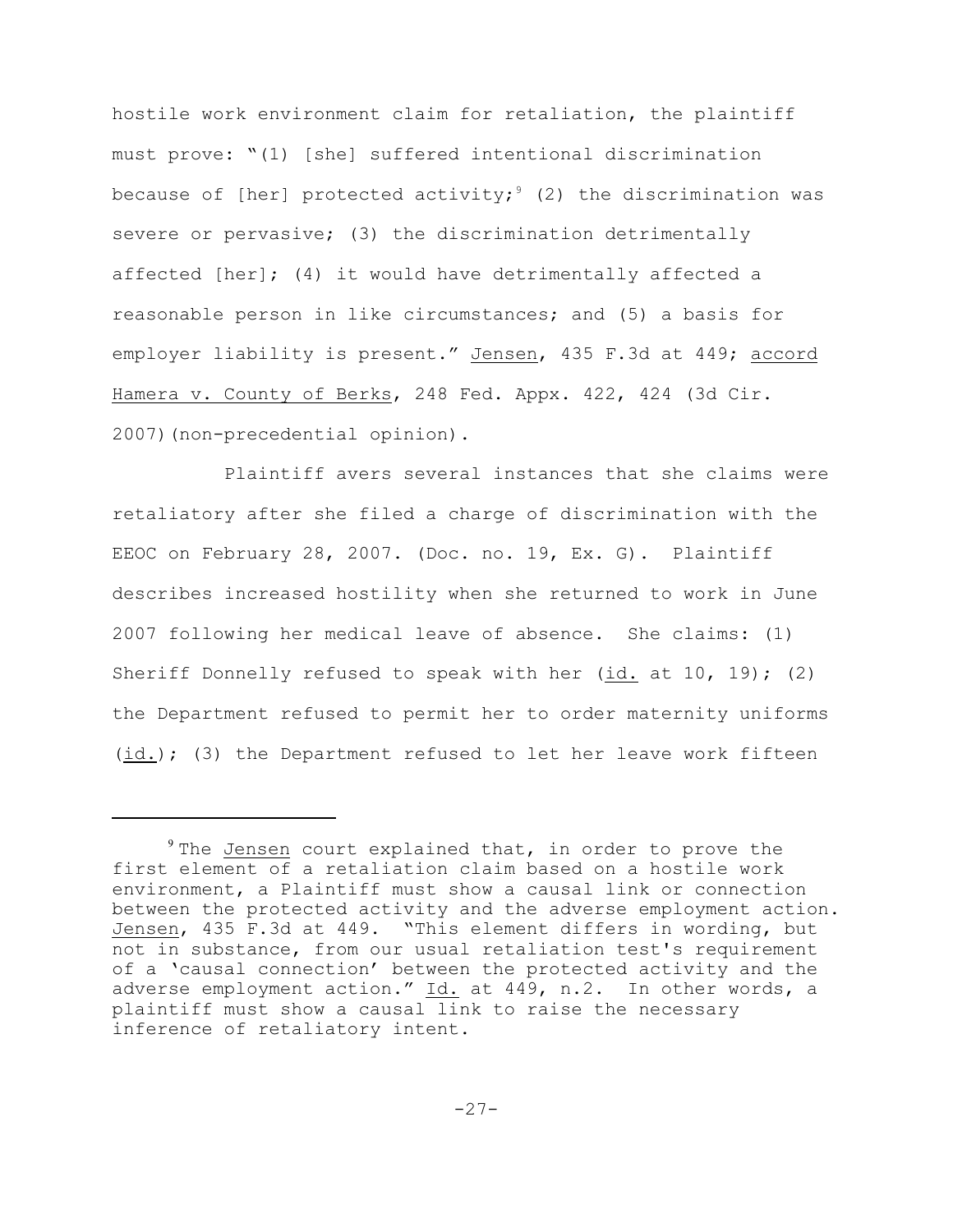minutes early on Fridays, an informal policy in the office (id.); (4) Plaintiff was required to surrender her firearm (id.); (5)she was reprimanded for taking a break in the garage area  $(id.)$ ; (6) Defendant Waltman frequently called Plaintiff "missy" and reprimanded her in a belittling manner (id.); (7) Plaintiff was restricted from the Deputy Sheriff's break room (id. at 11, 19); (8) Plaintiff was reprimanded for drinking coffee in a hallway and was told by another deputy that Defendant Wilson said the Department was out to get her (id.); and (9) Plaintiff claims she was not selected for two open Sergeant positions in December 2007 (id. at 11.).

Defendants challenge Plaintiff's ability to establish the first and second prongs of the hostile work environment retaliation standard. More specifically, Defendants attack the sufficiency of Plaintiff's evidence regarding the causal connection between her EEOC complaint and the alleged retaliation and claim she cannot establish intentional discrimination because of her protected activity. Defendants also challenge the "severity" or "pervasiveness" of the alleged harassment.

2. Intentional Discrimination Prong

Defendants argue that Plaintiff cannot establish a causal connection between the protected activity and the alleged retaliatory activity.

In order to establish a causal connection, a plaintiff

-28-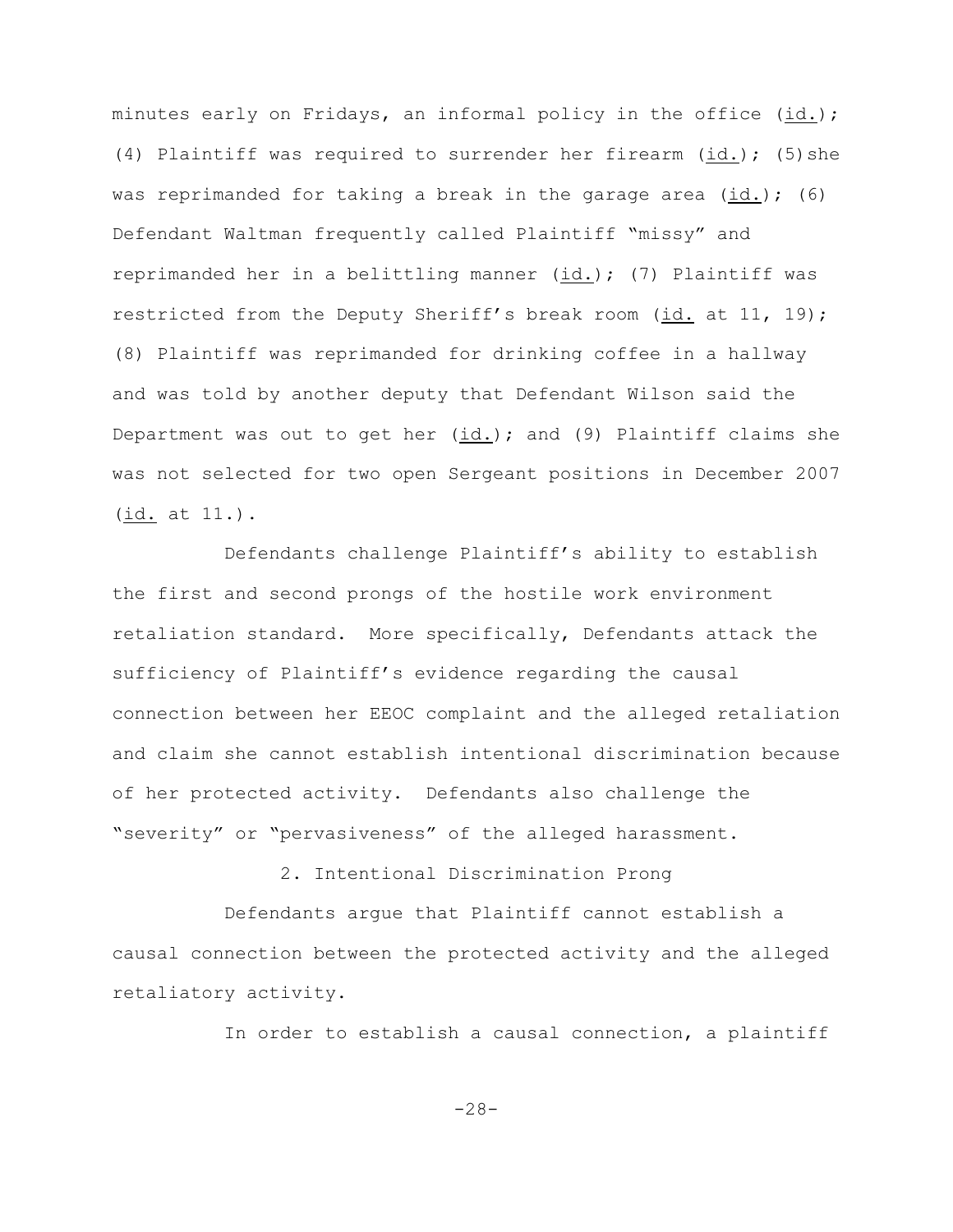must demonstrate either (1) a temporal proximity between the two events that is "unusually suggestive" of retaliation, see Williams v. Phila. Hous. Auth. Police Dep't, 380 F.3d 751, 760 (3d Cir. 2004), or (2) timing plus other evidence, such as evidence that the employer engaged in a "pattern of antagonism" with the plaintiff, see Robinson v. Se. Pa. Transp. Auth., 982 F.2d 892, 895 (3d Cir. 1993) (A "pattern of antagonism" existed because the employer engaged in a "constant barrage of written and verbal warnings . . ., inaccurate point totalings, and disciplinary action, all of which occurred soon after plaintiff's initial complaints and continued until his discharge.") (internal quotation marks omitted).

 The first prong requires a close temporal proximity between the protected activity and the adverse employment action. Id. Timing alone is normally insufficient to raise an inference of causation. See Weston v. Pennsylvania, 251 F.3d 420, 431 (3d Cir. 2001) (holding that timing is rarely sufficient to raise an inference of causation). The Third Circuit has recognized that causation may be established by timing alone where the adverse employment action follows within days of the complaint of discrimination. See Jalil v. Avdel Corp., 873 F.2d 701, 708 (3d Cir. 1989) (holding that timing of termination two days after employer learned of EEO complaint raised inference of causation); but cf. Krouse v. Am. Sterilizer Co., 126 F.3d 494, 503 (3d Cir.

-29-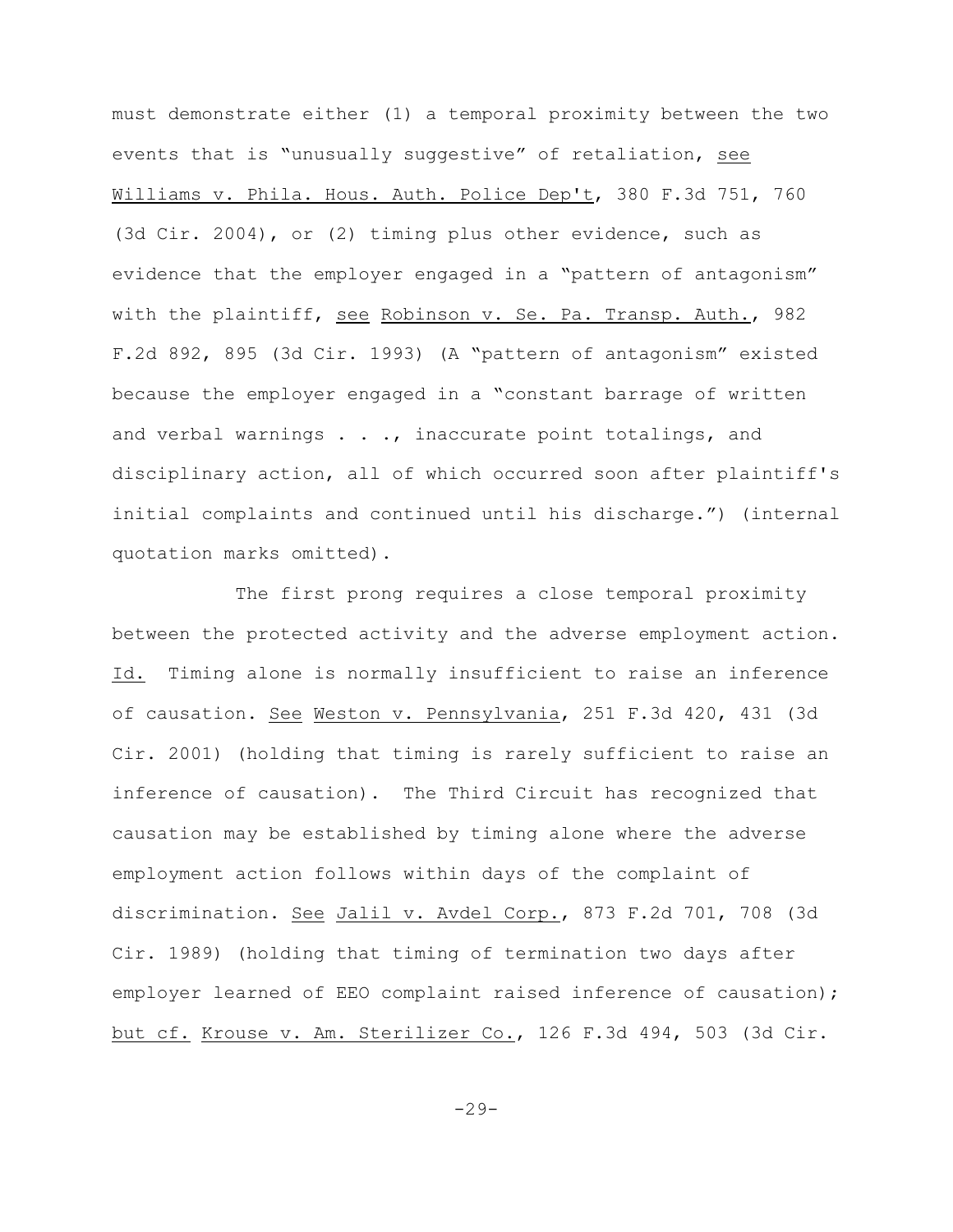1997) (causation prong not established on timing alone where 19 months passed following protected activity and adverse employment action), Williams v. Phila. Hous. Auth., 380 F.3d 751, 760 (3d Cir. 2004) (two months was too long to permit an inference of causation and not "unusually suggestive" of retaliation.)

Timing, however, together with other types of suggestive evidence, can be sufficient to demonstrate the causal link. Farrell v**.** Planters Lifesavers Co., 206 F.3d 271, 280-281 (3d Cir**.** 2000). For example, the Court of Appeals held that timing combined with evidence of vague or inconsistent reasons given by an employer for an employee's termination was sufficient to satisfy the causation prong of the prima facie case. Abramson, 260 F.3d at 289 ("Here, as we found in our discussion of the discrimination claim, [plaintiff] has succeeded in both casting doubt on the reasons [her employer] proffered for her termination, and in demonstrating that those reasons were vague and inconsistent."); Waddell v. Small Tube Prods., Inc., 799 F.3d 69 (3d Cir. 1986): see also EEOC v. L.B. Foster Co., 123 F.3d 746, 753-54 (3d Cir. 1997).

With regard to the Sheriff's Office, Plaintiff filed her first EEO complaint in February 2007. Several of the alleged retaliatory incidents did not occur until June or July 2008, which is sixteen or seventeen months after her complaint was

-30-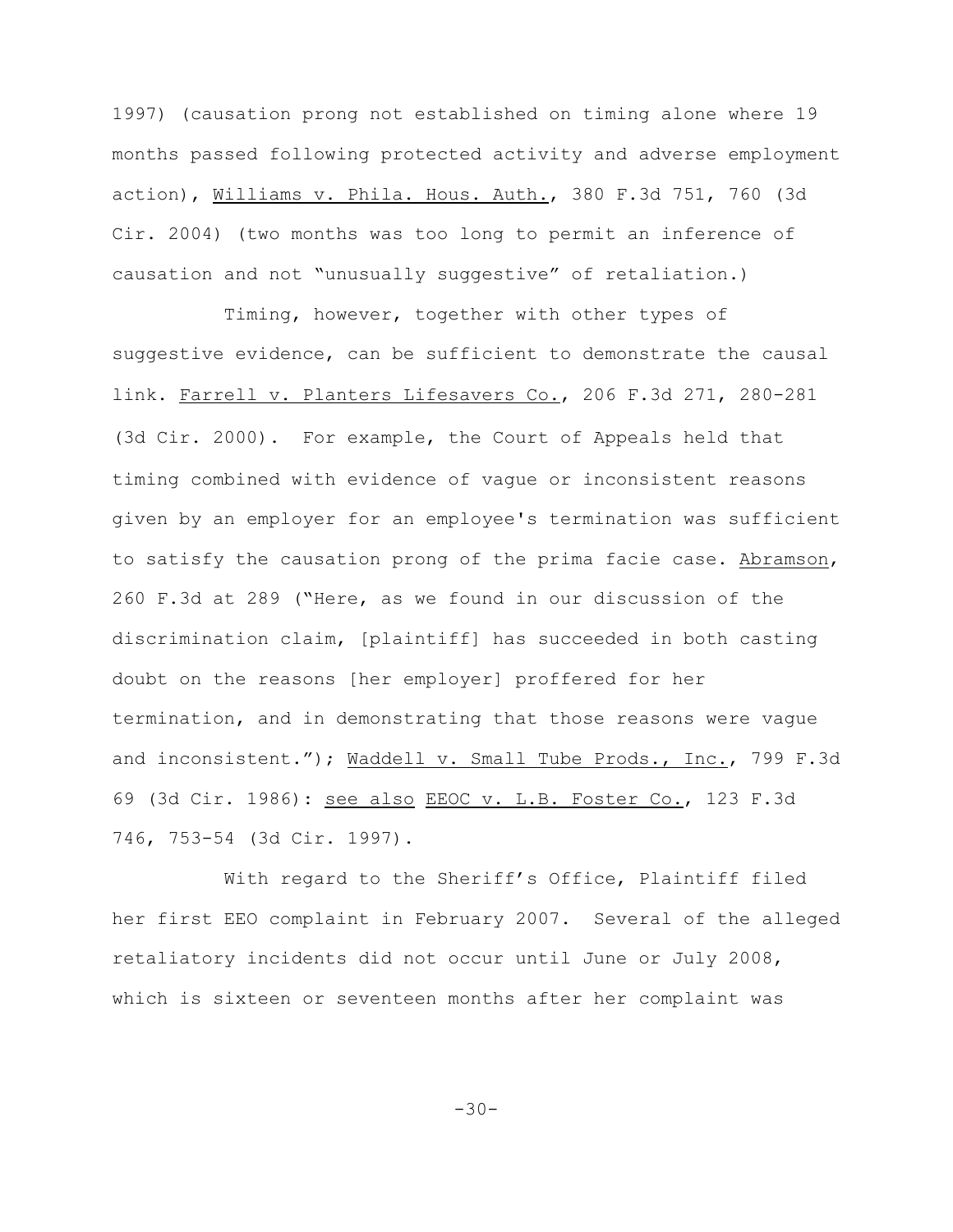filed,  $10$  and almost a year after the County learned of her complaint in August  $2007.11$  Assuming Defendants were aware of Plaintiff's protected activity, the passage of time between the time the County became aware of the discrimination charge and the alleged retaliatory conduct undercuts any alleged causal connection. Timing alone is not unusually suggestive of retaliatory behavior on the part of Defendants. See, e.g., Krouse, 126 F.3d at 503.

Furthermore, the Court notes that Plaintiff has supplied no dates to support most of the alleged discriminatory acts and has not alleged any connection between her protected activity and the alleged harassment. For instance, Plaintiff

 $10$  As Defendants note in their reply brief, Plaintiff testified that Sheriff Donnelly refused to speak to her after she returned from maternity leave in June 2008, not in June 2007. (Pl.'s Dep. at 195-196.) Moreover, Plaintiff testified that she was not allowed to order new uniforms after she returned from her maternity leave in June 2008, not after she returned from her medical leave in June 2007. (Doc. no. 23, Ex. NN, Pl.'s Dep at  $261-62.$ 

 $11$  There is no evidence that Defendants were aware of Plaintiff's EEOC complaint until late August 2007. Defendants claim that they did not receive notice of the complaint until August 24, 2007, two months after Plaintiff returned to work from her medical leave. (Doc. no. 19 at 19 n.1; Doc. no. 23, Ex. OO, Notice of Charge of Discrimination dated 8/24/07.) Any alleged retaliatory events that Plaintiff claims to have occured before August 2007 cannot establish a causal connection because she has not shown that Defendants were aware of her protected activity. See e.g., Jones v. School Dist. of Phila., 198 F.3d 403, 415 (3d Cir. 1999) (affirming grant of summary judgment in Title VII retaliation claim because the decision makers had no knowledge of the protected conduct).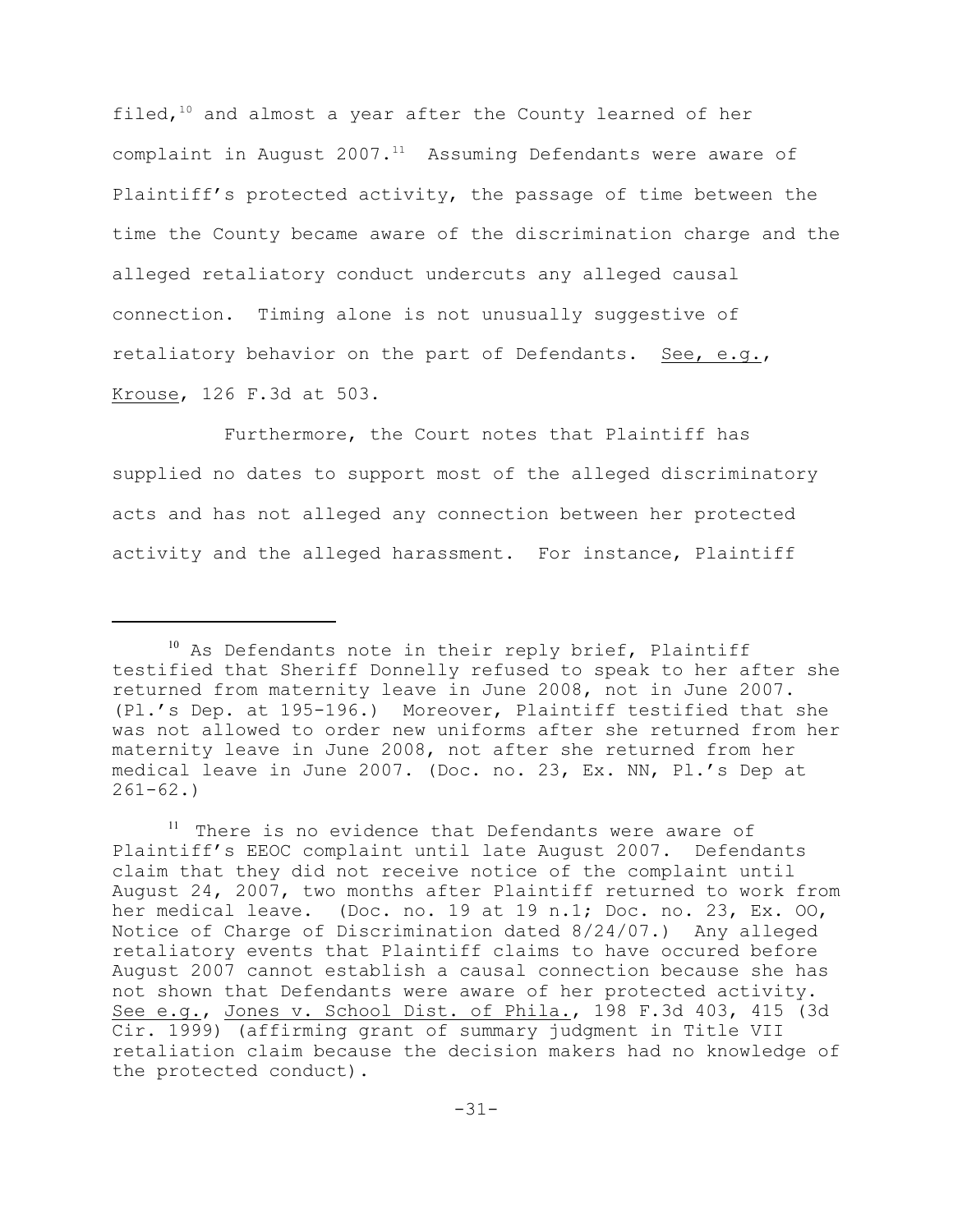argues the Department required her to surrender her firearm even though no other deputies assigned to desk duty had ever been required to surrender their weapon. (Doc. no. 19 at 10, 19.) Yet, the evidence shows that Plaintiff was asked to, and did, return her firearm in July 2007, before the record indicates that the Sheriff's Office was even aware of her EEOC complaint.<sup>12</sup> (Doc. no. 23 at Ex. OO.)

3. Severe or Pervasive Prong

Finally, Plaintiff cannot establish any of the remaining allegedly retaliatory conduct as severe or pervasive.<sup>13</sup> As an initial consideration, as explained earlier, she does not

 $13$  It is unclear if Plaintiff means to include the December 2007 sergeant position selection process, where two males were selected over the Plaintiff, as part of her retaliation claims. In her response brief to the summary judgment motion, Plaintiff does not list this event as part of her case of retaliation based on a hostile work environment. (Doc. no. 19 at 18-19.) This distinct act of a failure to promote should be argued as a disparate treatment claim. Thus, the Court will not consider this event for the hostile work environment retaliation claims. Regardless, Plaintiff does not contest the Defendant's legitimate, nondiscriminatory reason for not promoting her or argue it is a pretext for discrimination. (Doc. no. 18 at 24-27.) Moreover, she has presented no evidence that she was not promoted to sergeant because of her sex.

 $12$  Plaintiff does not contest Defendants' argument in their motion for summary judgement that Sergeant French, the firearms instructor, recommended that two deputy sheriffs (Plaintiff and a male deputy) surrender their firearms due to legal concerns because both deputies were on light duty with medical restrictions and both had not participated in firearms training or qualifications in over six months. (Doc. no. 18, Ex. U at ¶¶ 3-4.) This evidence is uncontested and cannot be used to support Plaintiff's retaliation claim, regardless of the speculative timing.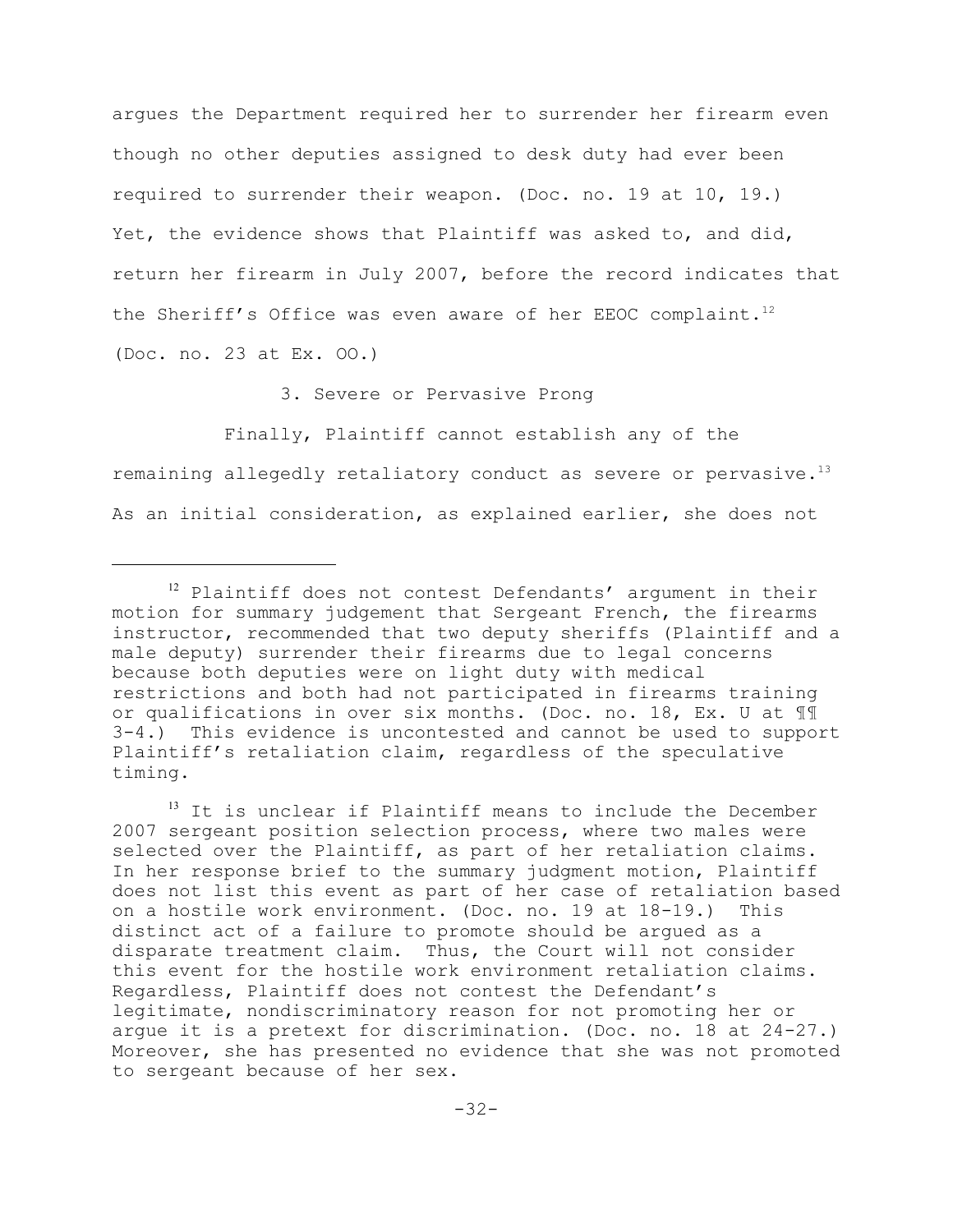support her retaliation claim with any corroborating evidence beyond her own deposition and affidavit testimony. (Doc. no. 19 at 18-20.) At the summary judgment stage, Plaintiff cannot rely on unsupported and conclusory allegations. See Williams v. Borough of W. Chester, 891 F.2d 458, 460 (3d Cir. 1989).

 Plaintiff cites a number of instances of harassment including: Sheriff Donnelly not speaking to her; the Department refusing to let her order maternity uniforms; the Department refusing to let her leave work fifteen minutes early; the Department reprimanding her for taking a break in the garage and drinking coffee in the hallway; Plaintiff not being permitted in the break room; and Defendant Waltman calling Plaintiff "missy". Even if true, while rude and not worthy of a professional working environment, neither singularly or in coordination, rise to the level of severe or pervasive harassment that would permeate the workplace with "discriminatory intimidation, ridicule and insult." Harris, 510 U.S. at 21.

While Title VII prohibits discrimination, it does not regulate interpersonal relations at the workplace nor command general good manners. These cited instances occurred over a period of at least a year and were not physically or verbally threatening, intimidating or abusive. Rather, Plaintiff's treatment reveals the type of petty slights for which Title VII does not provide a remedy. See Jensen, 435 F.3d at 451 ("The

-33-